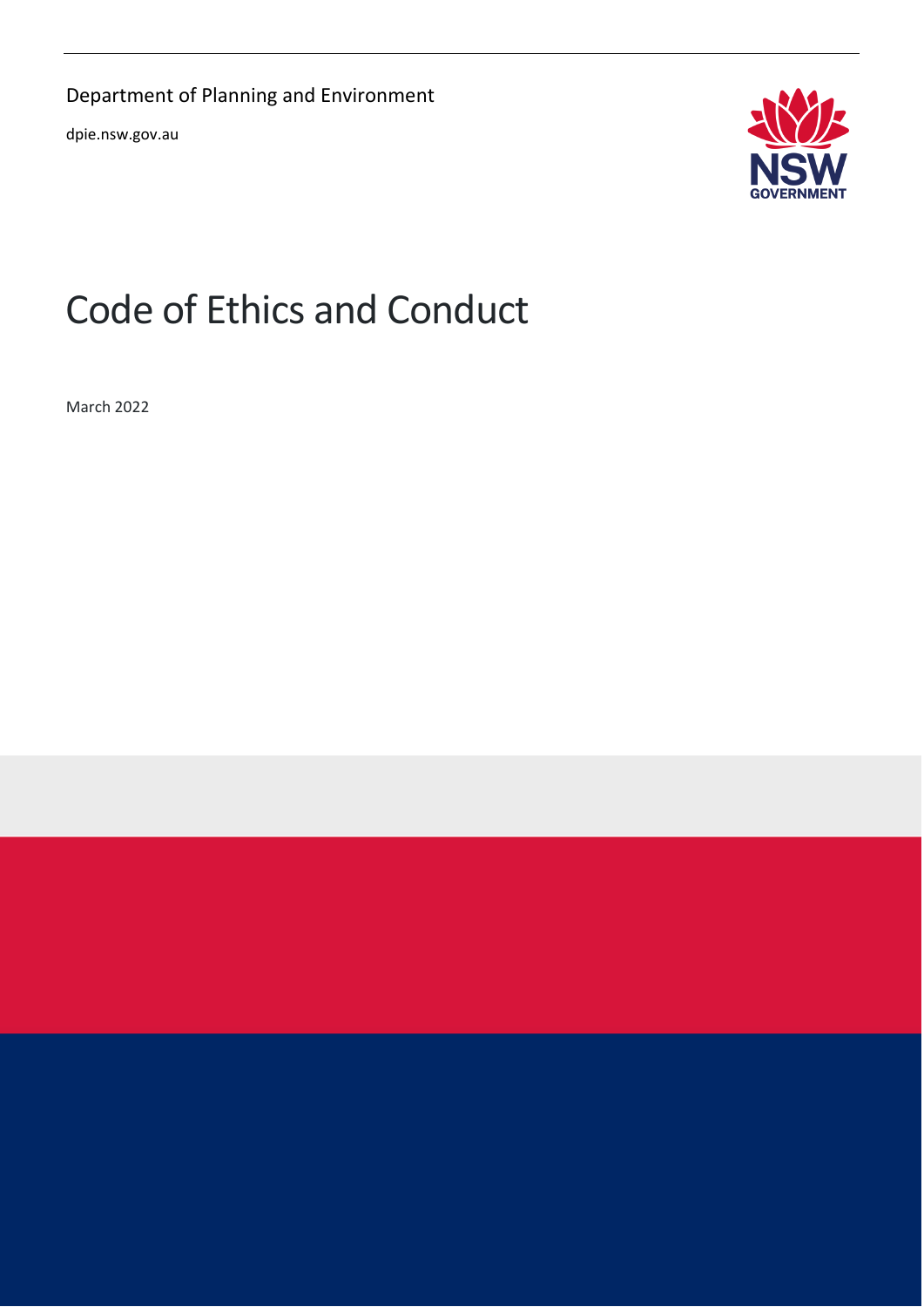

# Acknowledgment of Country

The Department of Planning and Environment acknowledges that it stands on Aboriginal land. We acknowledge the Traditional Custodians of the land and we show our respect for Elders past, present and emerging through thoughtful and collaborative approaches to our work, seeking to demonstrate our ongoing commitment to providing places in which Aboriginal people are included socially, culturally and economically.

Published by NSW Department of Planning and Environment

[dpie.nsw.gov.au](https://www.dpie.nsw.gov.au/)

Code of Ethics and Conduct

First published: May 2020

Department reference number: DOC20/335721

Copyright and disclaimer

© State of New South Wales through Department of Planning and Environment 2022. Information contained in this publication is based on knowledge and understanding at the time of writing, March 2022, and is subject to change. For more information, please visit [dpie.nsw.gov.au/copyright](https://www.dpie.nsw.gov.au/copyright)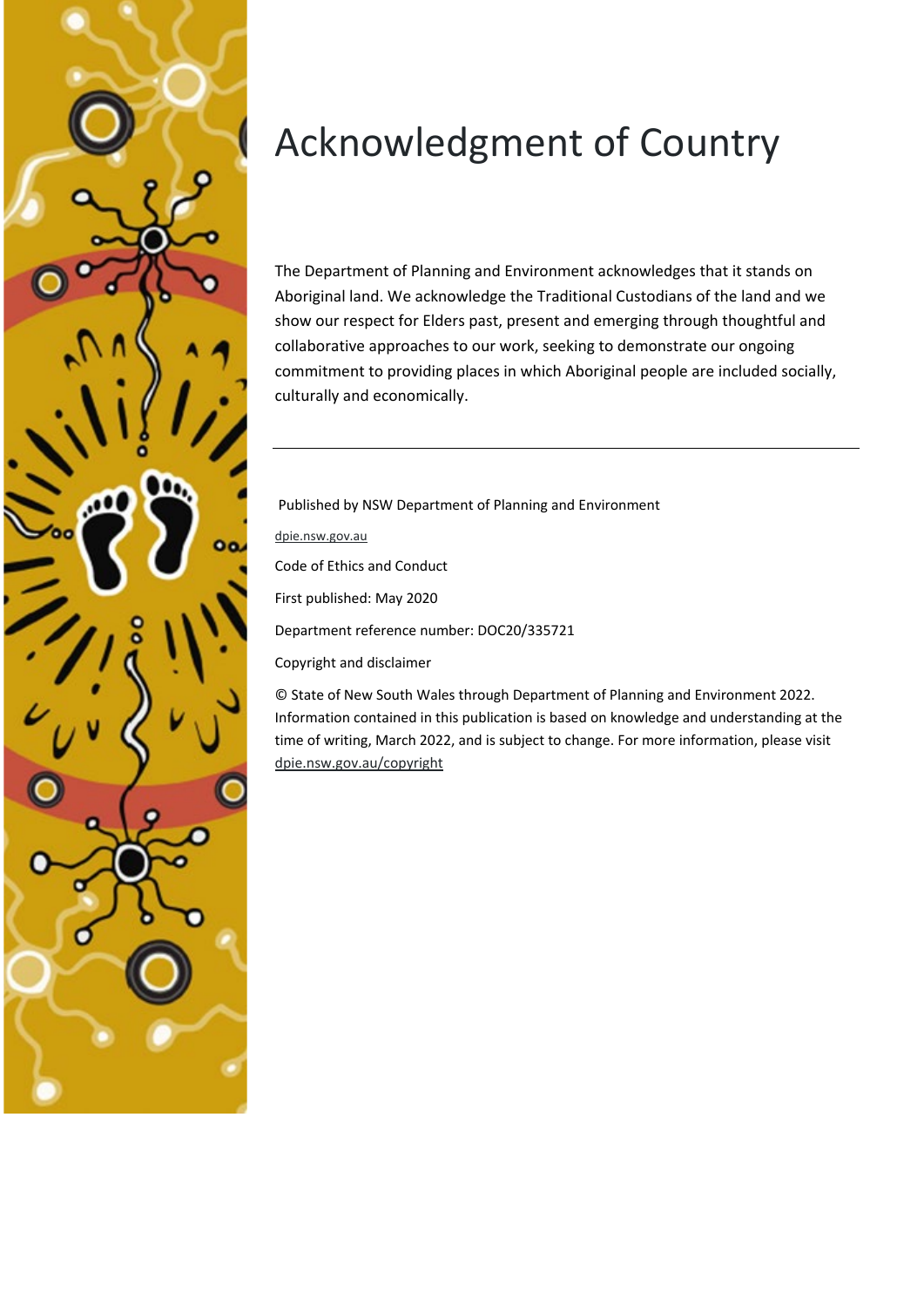# <span id="page-2-0"></span>Message from the Secretary

Each day we make decisions on behalf of the government and the people of New South Wales. Our customers, stakeholders and ministers rely on us to be transparent, ethical, and to act in the public interest.

To help us understand the standards of behaviour expected of us at work, we've developed a Code of Ethics and Conduct (the Code). The Code guides our decision-making so we can:

- maintain the trust of the public and our stakeholders
- act ethically and in the public interest
- act in a professional and non-political way while implementing the decisions of the government
- use public resources efficiently and appropriately.

Most important, the Code supports us if we encounter something that isn't right and provides different ways to make a confidential report.

The Leadership Team and I will be focused on probity, productivity and performance in order to make sure that we're remaining delivery focused and holding ourselves to account. If you see something that's not right, please speak up. Talk to me, your people leader or use one of the reporting mechanisms detailed within the Code. We will follow up. There will be action; where possible confidentiality will be maintained; and you will be supported.

Everyone must meet the standards of behaviour set out in in the Code and I expect our people leaders to lead by example.

Please read the Code carefully. Together, we can create and embrace a culture of integrity, honesty and openness, of which we can all be proud.

Mick Cassel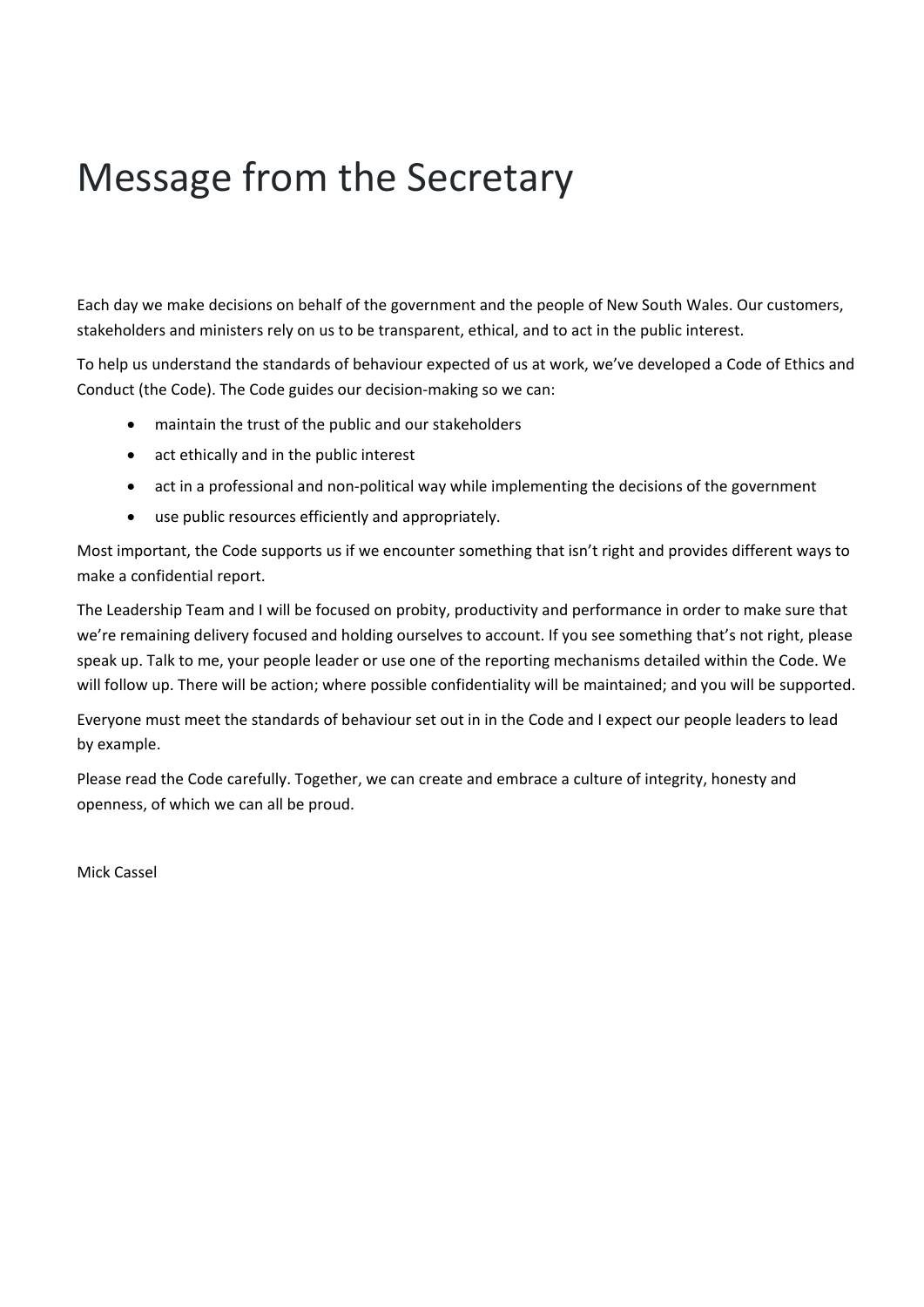# <span id="page-3-0"></span>Contents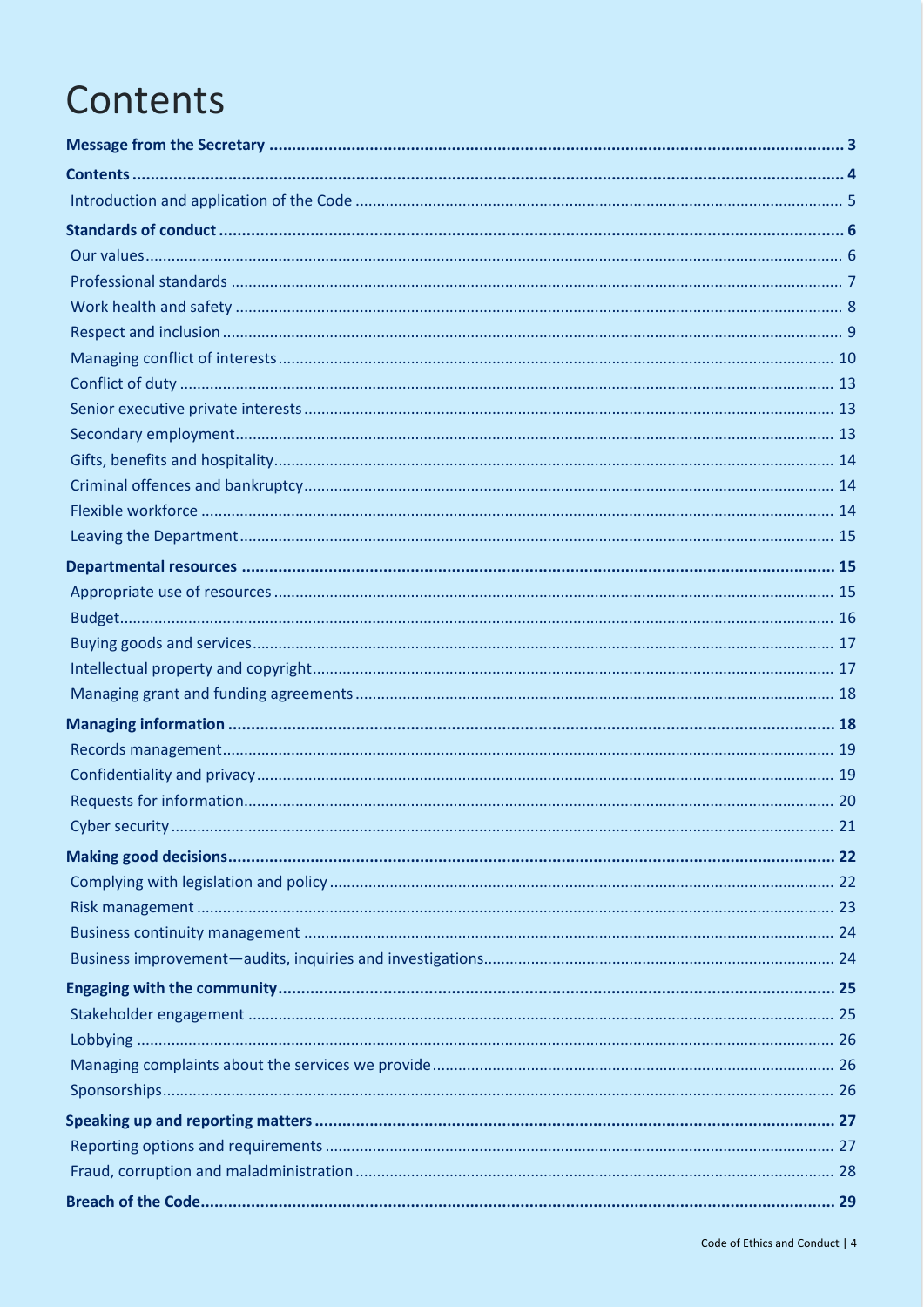# <span id="page-4-0"></span>Introduction and application of the Code

The Department of Planning and Environment's (Department) Code of Ethics and Conduct sets out the standards of behaviour expected of all departmental employees. To make it easier for people to understand their responsibilities, the Code links to extra information and procedures. It also links directly to supporting systems, where these are available.

Our Department is large and diverse. Some areas may also have specific ethics and conduct obligations related to the role they are employed to do and the professional requirements. For example: regulators may have stricter requirements for gifts and benefits. Planning and policy functions may have stricter requirements for lobbyists and community engagement. Funding, procurement or development bodies may have stricter requirements for conflict of interests.

It is important that you take the time to understand not only the responsibilities that apply to all employees, but also any extra responsibilities that may apply to the particular role you perform.

The Code applies to all employees of the Department. It also applies to volunteers, contingent workers, independent contractors and consultants engaged by the Department, except for those aspects, such as talent plans, that are only applicable to employees.

It is mandatory for all employees and others working in and throughout the Department to make an [annual](https://environmentnswgov.sharepoint.com/sites/DPIE-EthicsPortal/Pages/Home.aspx)  [declaration](https://environmentnswgov.sharepoint.com/sites/DPIE-EthicsPortal/Pages/Home.aspx) that they have read and understood their obligations under the Code*.*

Many of the responsibilities in the Code apply to all employees. In some instances, senior executives, people leaders or [subject matter experts](https://intranet.dpie.nsw.gov.au/ethics-conduct/our-subject-experts) have more responsibilities. For the purposes of the Code, the following definitions apply:

- A **people leader** is anyone who is responsible for managing other people within the Department.
- A **subject matter expert** is anyone in a role that has responsibility for a particular functional area.

If you are an ex-officio member of a board or committee (i.e. if you are appointed to a board or committee by virtue of your role within the Department), multiple codes of ethics and conduct may apply to you.

A board or committee may adopt one of the following:

- its own code of conduct
- the Department's Code of Ethics and Conduct
- the [NSW Government Boards and Committees Guidelines.](https://arp.nsw.gov.au/m2013-06-nsw-government-boards-and-committees-guidelines)

You should familiarise yourself with all relevant codes of ethics and conduct.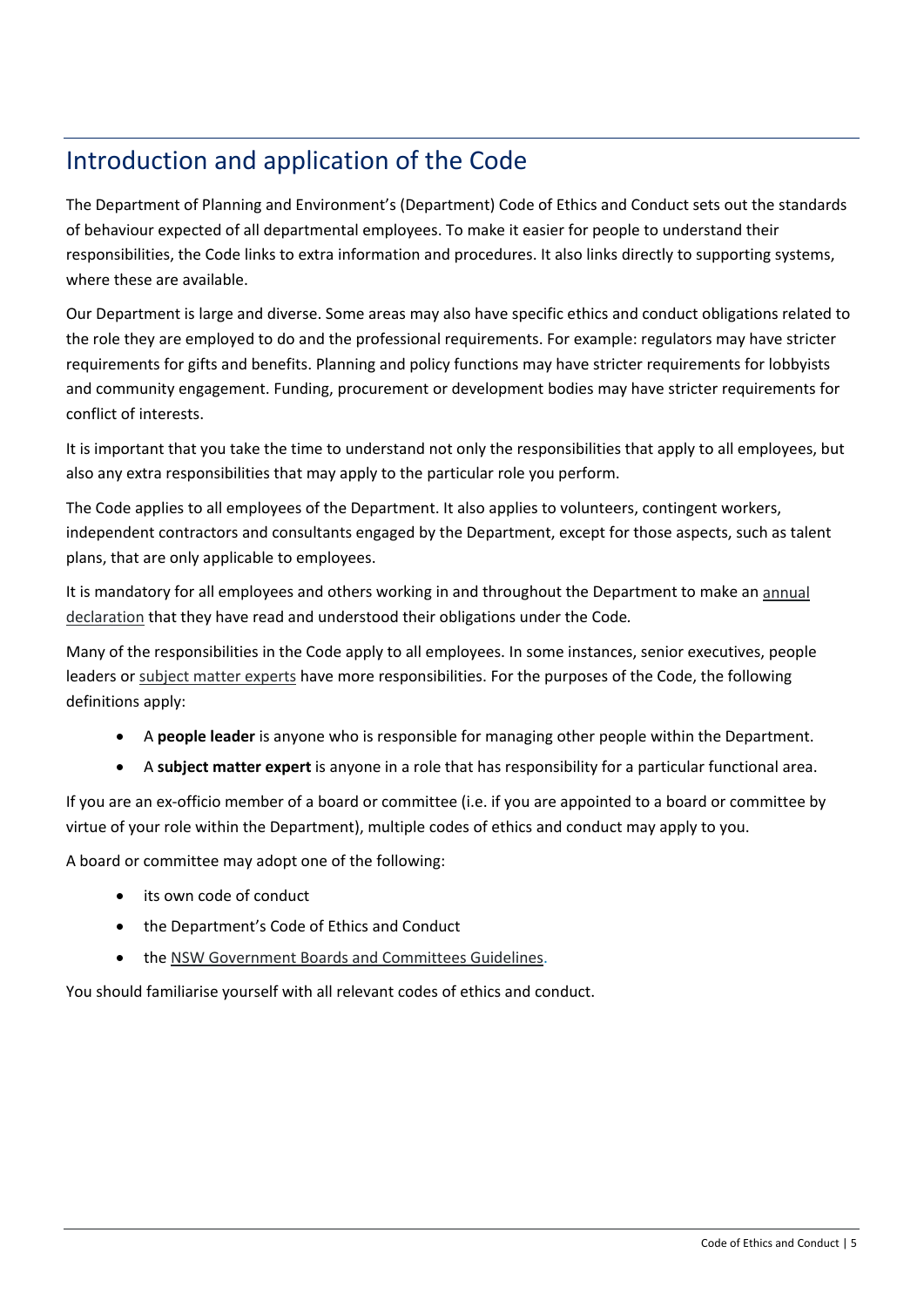# <span id="page-5-0"></span>Standards of conduct

The Department works to the same ethical framework and core values as almost 400,000 other public sector employees - the [NSW Government Ethical Framework.](https://www.psc.nsw.gov.au/culture-and-inclusion/workplace-culture/the-ethical-framework) The objectives of the framework are to:

- recognise the role of the government sector in preserving the public interest, defending public values, and adding professional quality and value to the commitments of the government of the day
- establish an ethical framework for a merit-based, apolitical and professional government sector that implements the decisions of the government of the day.

The objectives are supported by the NSW Government sector core values which are set out in the *[Government](https://www.legislation.nsw.gov.au/#/view/act/2013/40)  [Sector Employment Act 2013](https://www.legislation.nsw.gov.au/#/view/act/2013/40)* which are:

- Integrity
- Trust
- Service
- Accountability.

These core values (our ethics) guide our conduct and understanding of what is expected of us and help us reach our potential.

### <span id="page-5-1"></span>Our values

The NSW Government core values are the heart of how we work and, if applied consistently, they help us to maintain the trust of the public.

A key aspect of delivering the Department's vision and priorities is by living our values and owning our behaviours. This is why we have values specific to the Department.

Our values are:

- Daring
- Collaborative
- Creative
- Kind
- Inclusive.

Our values, and their associated behaviours are the key to making the Department a really great place to work.

Find out more about our [values and how to apply them to your workplace.](https://intranet.dpie.nsw.gov.au/about-us/our-dpie-vision,-priorities-and-values)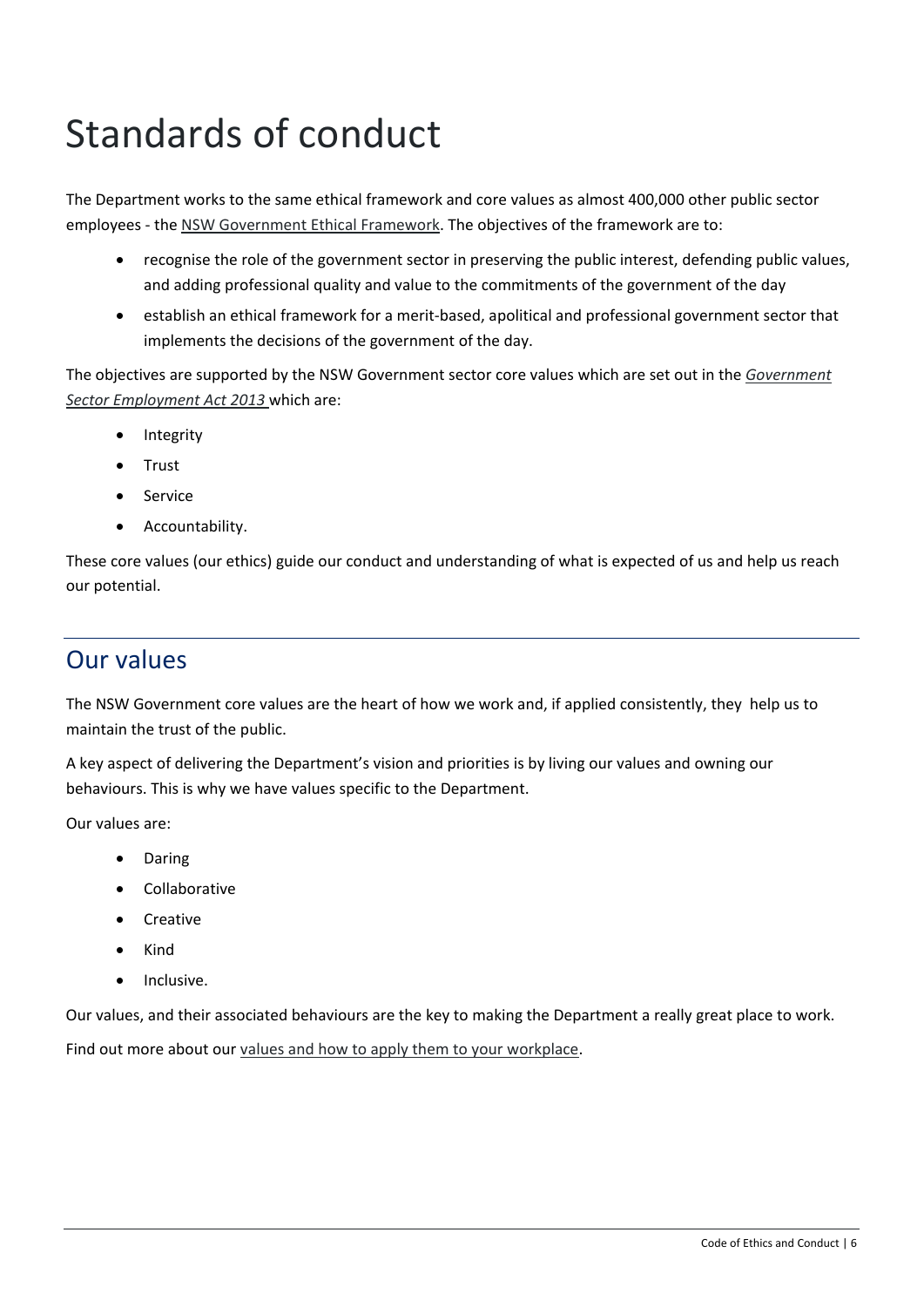## <span id="page-6-0"></span>Professional standards

We all want to be part of a workplace that helps make NSW a place where people want to live and work and where businesses choose to invest and grow.

To do this we need to perform our roles to the best of our abilities, meeting or exceeding our commitments by:

- complying with our conditions of employment (including having a valid [Working with Children Check](https://intranet.dpie.nsw.gov.au/industry/code-of-ethics-and-conduct/governance-risk-and-compliance/current-policies/child-safety/child-safe-workplaces) where necessary)
- including clear deliverables and measures in our talent plans
- discussing performance and seeking feedback
- identifying and working with our people leaders on what learning and development we need
- using the Department's [capability development framework and requirements](https://intranet.dpie.nsw.gov.au/industry/employment/capability-and-development) to identify development opportunities and needs.

We need to foster effective collaboration within and between teams. This includes:

- contributing to decision-making and effective administration through open, honest and timely advice
- negotiating with your colleagues or other stakeholders in advance if you need more time to complete agreed work.

Once a decision has been made, we must implement that decision to the best of our abilities and comply with reasonable requests from our people leader.

We must take reasonable care of the health, safety and wellbeing of ourselves, our workmates and members of the public while performing our work. Given our responsibility to act in a professional manner at all times, we are all responsible for ensuring that our capacity to perform our duties is not impaired by fatigue or the use of alcohol or other drugs that put our or any other person's health and safety at risk.

We must behave in a way that does not damage the reputation of the Department or the NSW Public Service. This means being well presented and courteous when interacting with the public, other organisations, including internally within the Department in person or via electronic means such as skype, teams or internal social media platforms.

We should effectively communicate the work the Department is doing and how it aligns with the government's position. For this reason, it is important that:

- only authorised employees comment publicly on the activities of the Department, including having [conversations with journalists](https://intranet.dpie.nsw.gov.au/your-services/communications/media) or posting on [social media](https://intranet.dpie.nsw.gov.au/your-services/communications-and-engagement/social-media)
- public speaking engagements are approved before commitments are given.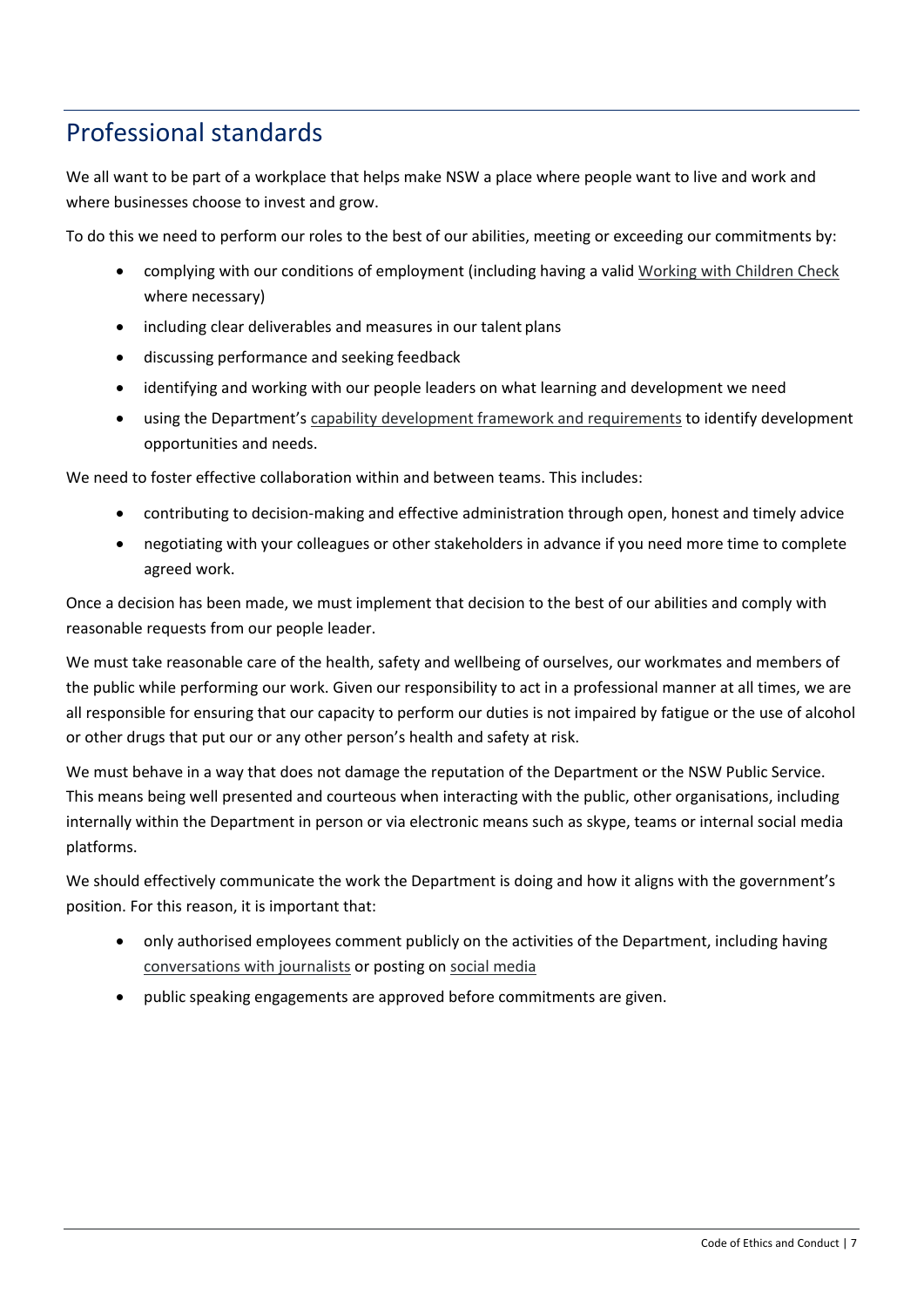#### **Ask yourself**

Making the right choices is often complex. If you're in doubt about what to do, ask yourself:

- Do I really feel comfortable with this decision?
- Is it legal?
- Would my family, friends and colleagues be proud of me?
- What impact would my decision have on the Department's reputation?
- Would I feel confident explaining my actions to external authorities?
- Would I be happy to be treated this way?

Additional resources are available under ['Speaking up and reporting matters'.](https://intranet.dpie.nsw.gov.au/ethics-conduct/speaking-up) The Public Service Commission website also has excellent material on [behaving ethically.](https://www.psc.nsw.gov.au/employmentportal/ethics-conduct/behaving-ethically/behaving-ethically-guide/section-3/introduction)

# <span id="page-7-0"></span>Work health and safety

Ensuring our people, including contractors and volunteers, have a safe and healthy place to work is a top priority as is public safety. The Department is committed to eliminating and minimising [work health and safety](https://intranet.dpie.nsw.gov.au/your-services/human-resources/work,-health-and-safety) (WHS) risks as far as reasonably practicable. A safe and healthy workplace can only be achieved with your help, so we must all:

- be aware of and understand our legal obligations for WHS
- be aware of, and implement, the safety systems and practices that help keep each other safe and well
- behave in a way that does not cause risk of physical or psychological injury to others
- look for workplace hazards and take action if you see a safety risk—but make sure you keep yourself safe
- report all WHS incidents, including near misses, within 24 hours on the relevant WHS incident reporting system.

People leaders are expected to:

- lead by example and ensure they model safe work practices
- ensure all team members actively identify safety hazards, assess risks and have in place controls that reduce safety risks faced by our people and the public
- take action if the practices in your team are not consistent with safe and healthy work practices
- address any violence or aggressive behaviour in the workplace
- investigate all WHS reports in accordance with Department safety systems and implement any new safety measures as soon as practicable.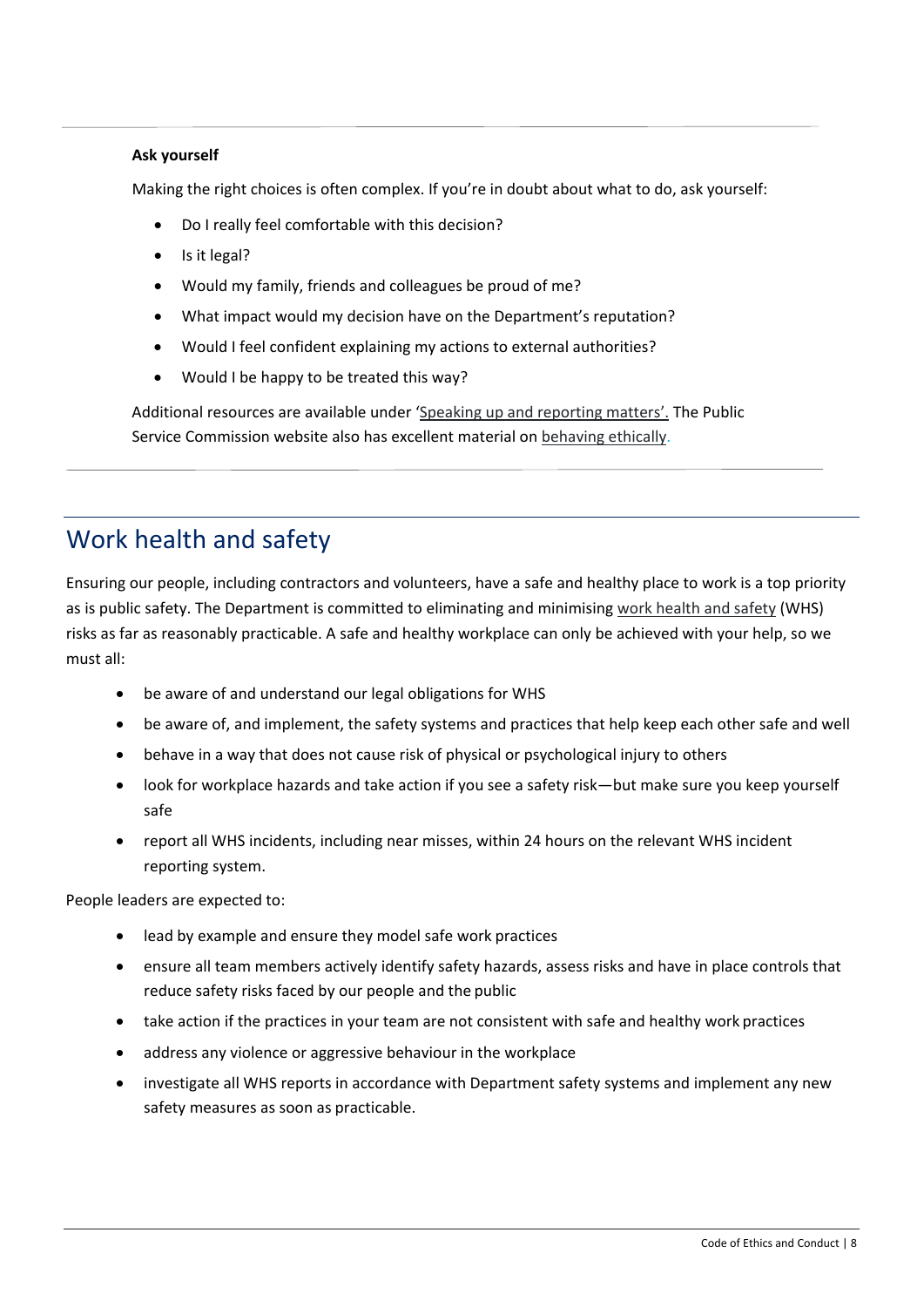### <span id="page-8-0"></span>Respect and inclusion

Respect and inclusion are fundamental to a harmonious, productive and psychologically safe workplace where people feel safe to speak up. All employees are expected to observe the highest standards of ethics, integrity and behaviour, and the Department is committed to ensuring our workplace is a safe environment in which everyone feels they can achieve their potential.

The Department has zero tolerance for bullying, harassment, victimisation or discrimination.

The Department requires that everyone is treated with respect. All forms of violence are unacceptable, and there is a zero tolerance approach for violence and threats at work.

We are all responsible for:

- treating people with dignity and respect, and contributing to a positive and productive workplace
- making sure people feel valued and are able to fully participate in the workplace
- not discriminating against, harassing or victimising anyone on any grounds, including:
	- $-$  sex, gender identity or sexual orientation
	- marital status
	- pregnancy
	- age
	- race or ethnicity
	- disability status
	- political or religious conviction
- demonstrating inclusive behaviours and using inclusive language
- creating a workplace that is safe and offers protection from [sexual,](https://intranet.dpie.nsw.gov.au/your-services/human-resources/workplace-people-issues/sexual-harassment) physical and psychological harassment and neglect
- preventing bullying.

Bullying is behaviour that is repeated, unwelcomed and unsolicited. It is considered offensive, intimidating, humiliating and threatening by the recipient or others who witness the actions or are affected by them.

Bullying does not include reasonable management practices such as performance management and disciplinary procedures, or other reasonable management directions.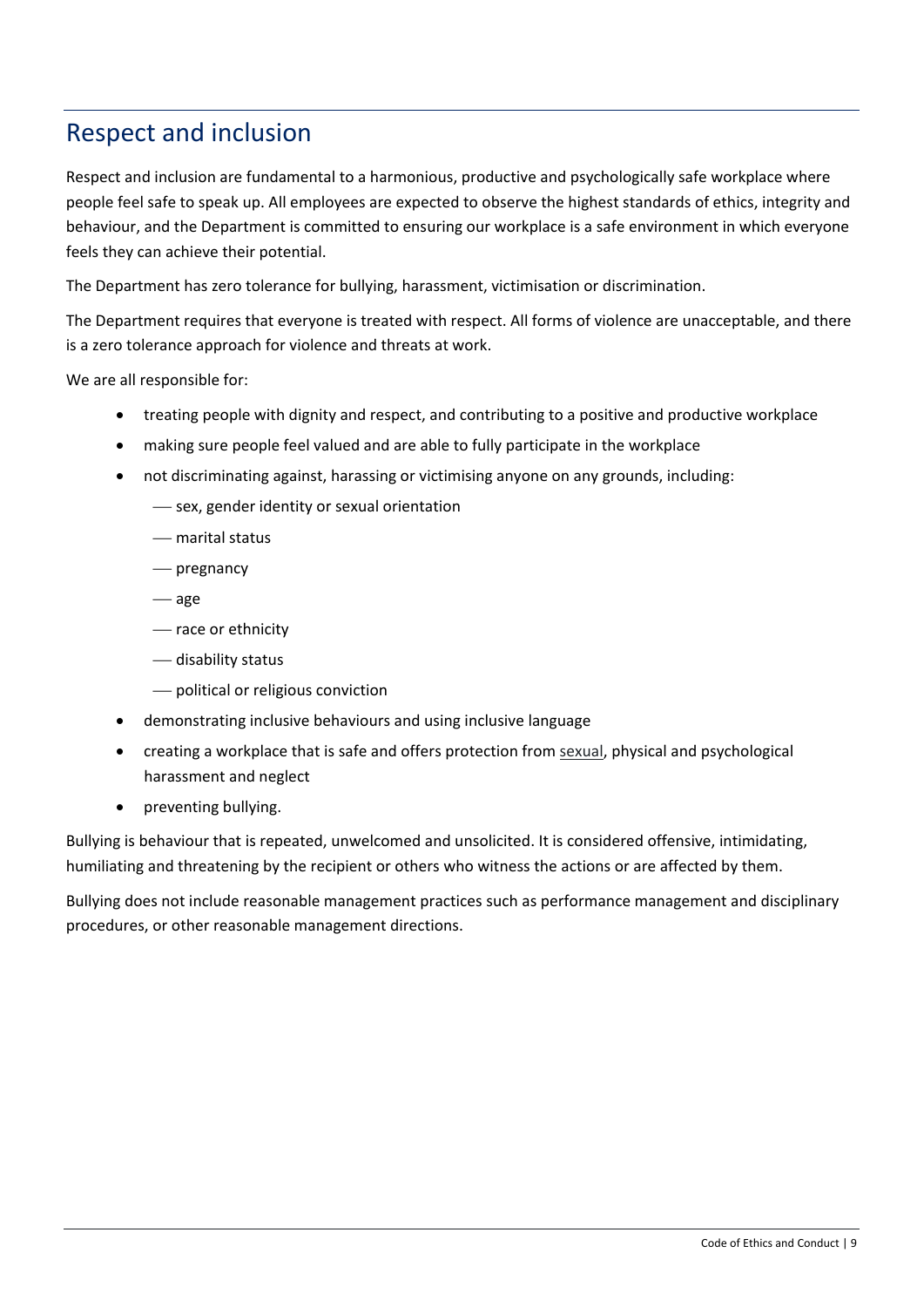#### **Examples of bullying behaviour in the workplace**

Examples of behaviour that could be considered bullying are:

- subjecting another person to ridicule and putting them down in front of colleagues
- using loud and abusive, threatening or derogatory language
- leaving offensive messages on email or by telephone, SMS, other messaging services and material posted online
- subjecting others to practical jokes that are humiliating, dangerous or offensive.

In a large and diverse workplace there may be differences of opinions or personal standards of acceptable behaviour between colleagues. The Department has workplace standards that we all have to follow. It is important that we try to calmly, constructively and promptly resolve these issues.

It's not always easy to do, but there are [practical steps you can take to resolve issues.](https://intranet.dpie.nsw.gov.au/your-services/human-resources/workplace-people-issues/workplace-issue) If you haven't been able to resolve an issue, contact your [people partner](https://intranet.dpie.nsw.gov.au/industry/support-and-services/people_partners) or report [a workplace issue.](https://form.jotform.co/92866887525881)

People leaders set the tone for their teams and it is important they model good behaviour.

Our people leaders are responsible for:

- demonstrating and regularly discussing the standards of behaviour to make sure the standards are clear and well understood
- supporting employees who speak up and, where necessary, seeking help from your people partner
- understanding the facts and making sure all parties are treated fairly. In complex and sensitive cases an independent investigation may be helpful, and assistance is available
- counselling employees if inappropriate behaviour has occurred, and working to appropriately resolve issues in a way that protects the wellbeing of employees and improves the effectiveness of the team
- providing clear guidance about the standard of behaviour that is expected. If inappropriate behaviour continues, further action may be required and it is important that good records are kept of any relevant conversations
- contacting your [people partner](https://intranet.dpie.nsw.gov.au/industry/support-and-services/people_partners) if:
	- $-$  inappropriate behaviour cannot be resolved to the satisfaction of all parties
	- $-$  the potential misconduct is significant
	- $-$  the behaviour has happened more than once
- getting further guidance on resolving [workplace issues.](https://intranet.dpie.nsw.gov.au/your-services/human-resources/workplace-people-issues)

### <span id="page-9-0"></span>Managing conflict of interests

A [conflict of interests](https://intranet.dpie.nsw.gov.au/ethics-conduct/standards-of-conduct/conflicts-of-interest) occurs when an individual's private interests make it difficult to perform official duties impartially in the public interest or where a reasonable person may perceive the existence of a conflict. Conflicts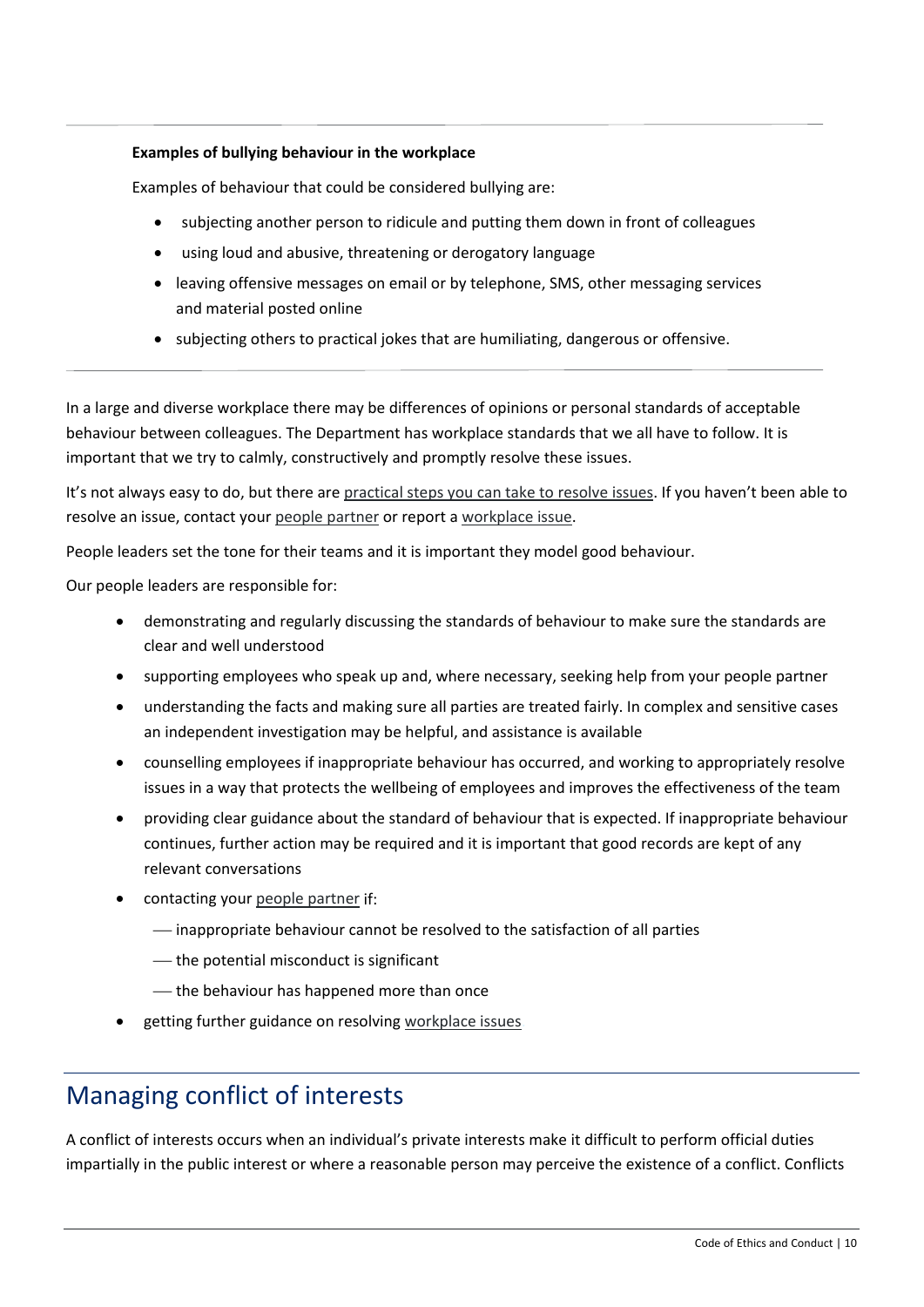are common and can arise, for example, from close personal relationships at work, family relationships, social friendships or animosities, and work done outside the Department, including volunteering, unpaid work or any political activities.

For the purpose of understanding and managing conflict of interests, the Department defines the following:

- **a family relationship** as one which includes your partner (spouse or de facto), any child, parent and sibling.
- **a close personal relationship** as one which include other persons living in the same household with whom you have a dependant relationship, close personal relationship at work or close social friendship.

It is also important to understand that closeness is determined by the nature of the friendship, the frequency of contact and the duration of the friendship or relationship. When we have access to information or are in a position to make decisions, give approvals or authorise expenditure that may benefit or detrimentally affect someone with whom we have a relationship, there are possible conflict of interests. This can include for example, decisions involving recruitment, procurement, community grants or regulatory decisions.

These may be described as:

- **actual conflict –** there is a direct conflict between your current duties and responsibilities and your private interests
- **reasonably perceived conflict –** a person could reasonably perceive that your private interests are likely to improperly influence the performance of your official duties, whether or not this is the case
- **potential conflict** –you have a private interest that could conflict with your official duties in the future.

It is mandatory for all employees and others working in and throughout the Department to make an annual declaration as to whether they have, or do not have a conflict of interests.

In declaring a conflict of interests, ensure you describe if it is a direct (an interest that you hold personally) or indirect (an interest that held by a person who is in a close personal or business relationship with the you) interests.

Your declaration will also require you to nominate if it is related to a:

- **pecuniary interest** a financial interest, including an actual or potential financial loss or gain or other material benefit including an increase or decrease in the value of an asset or liability, or actual or potential future gains and benefits
- **non-pecuniary interest**  a non-financial interest that may arise from personal or family relationships or involvement in sporting, social or cultural activities and can include any tendency towards favour or disfavour resulting from friendship, animosity or other personal involvement that could influence your judgement, duties or decisions.

In addition to the mandatory annual declaration, you should always promptly declare in writing any actual, reasonably perceived, or potential conflict that arises in the course of your work:

- on commencing employment with the Department
- when changing roles
- as a result of changing circumstances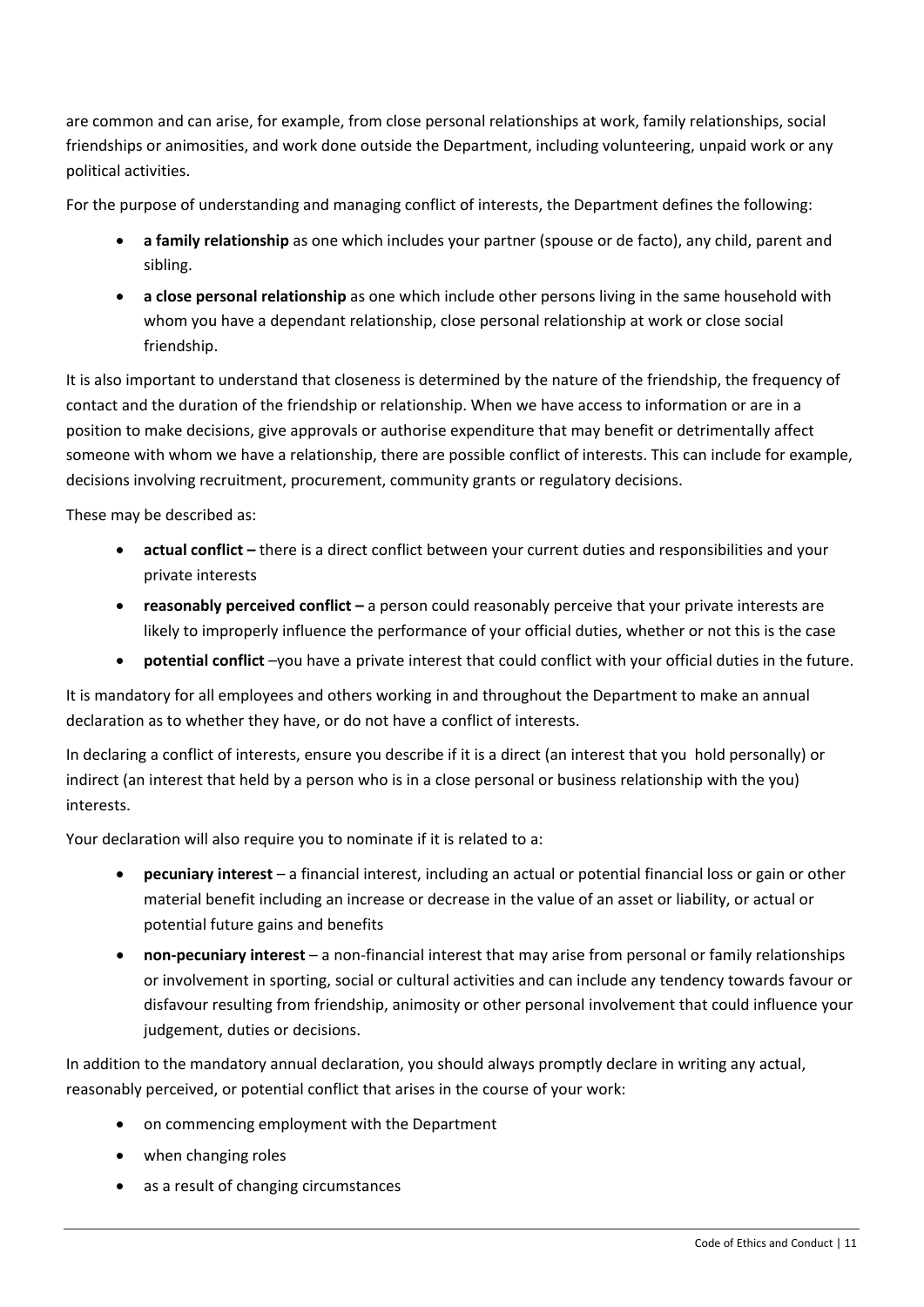- if you are involved in evaluating quotes or tenders
- if working in a high risk area.

If we fail to properly manage conflicts, we leave ourselves open to claims of corruption or maladministration. This can affect the reputation of the Department and individuals. Conflicts or the perception of a conflict, must be declared so they can be managed in a careful and transparent way.

There are a range of ways to handle conflicts, from removing yourself from the affected process to simply ensuring transparency by declaring the relationship. When you consider what action to take, think about things such as the closeness of the relationship and the significance of the benefit or detriment. Find out more about [conflicts and ways of managing them.](https://intranet.dpie.nsw.gov.au/ethics-conduct/standards-of-conduct/conflicts-of-interest)

If you believe that you may have a conflict of interests, you must:

- discuss it with either your people leader or the people leader of the affected activity (such as the convener of a recruitment panel or chair of a tender evaluation panel)
- in writing [declare the](https://intranet.dpie.nsw.gov.au/ethics-conduct/standards-of-conduct/conflicts-of-interest) conflict and detail the proposed action to manage it
- comply with the approved course of action for managing the conflict
- always place the public interest over your personal interest.

If you realise you have a conflict of interests that should have been declared previously, you must notify your people leader promptly. It is much easier to fix problems and minimise effects if they are identified early.

If in doubt, protect yourself, your team and the Department by declaring the situation.

People leaders are responsible for promptly considering conflict declarations from their teams and ensuring appropriate management arrangements are in place and documented.

Any management arrangements should be subject to at least six-monthly review by you and your people leader to assess whether the conflict is still present, and if so, ensure continuing alignment between the management plan and the conflict/s it addresses.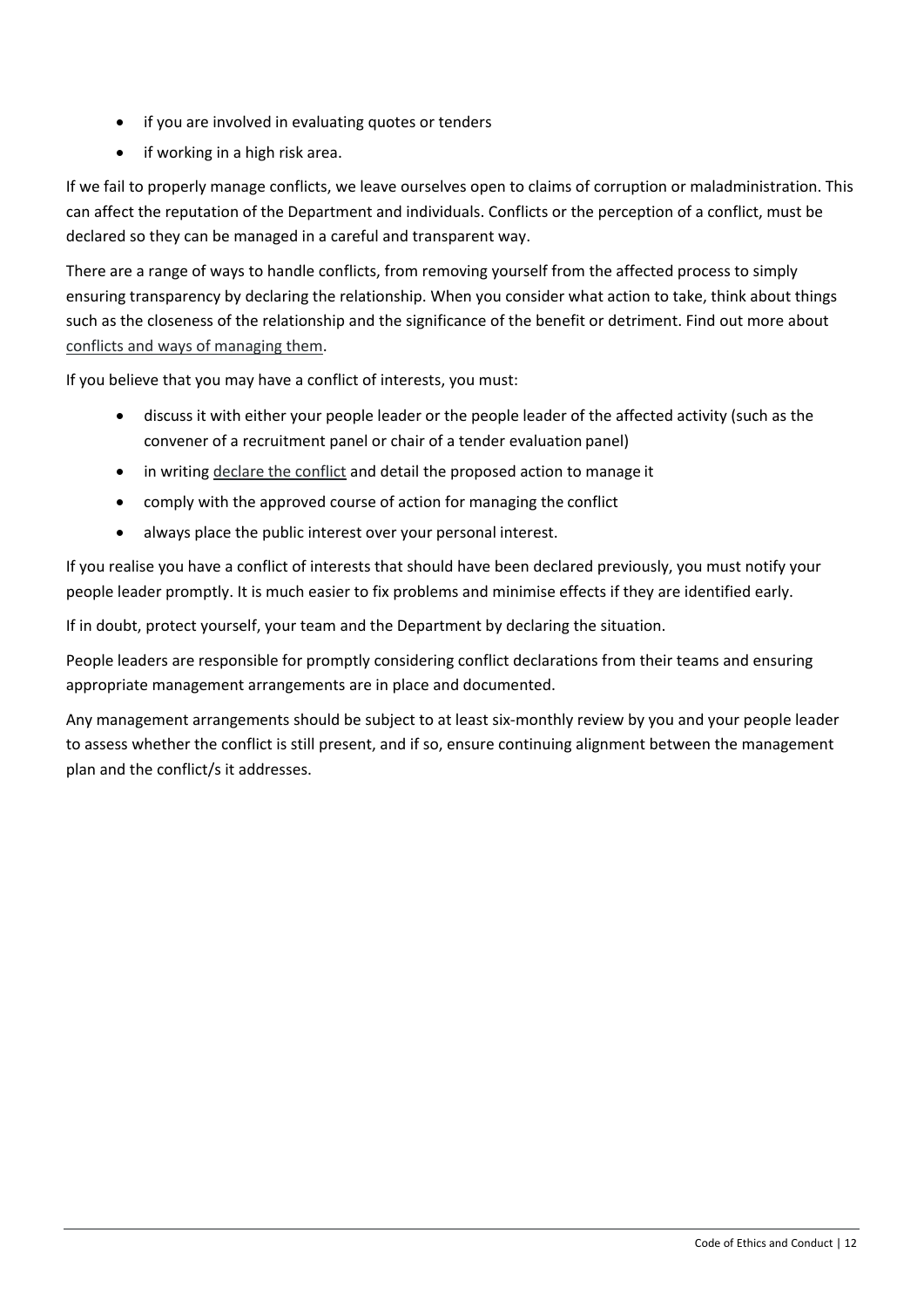# <span id="page-12-0"></span>Conflict of duty

A [conflict of duty](https://intranet.dpie.nsw.gov.au/ethics-conduct/standards-of-conduct/conflicts-of-duty) is a form of conflict of interests and can arise when you can make decisions in more than one functional area. This is sometimes referred to as 'wearing two hats' and can arise for example when a person is responsible for both the area that re-classifies something and the area that regulates change.

If a conflict of duty arises it must be declared, properly documented, and all decisions must be made in an appropriate and transparent way.

### <span id="page-12-1"></span>Senior executive private interests

In addition to declaring any conflict, all senior executives must make [annual declarations](https://intranet.dpie.nsw.gov.au/ethics-conduct/standards-of-conduct/senior-executive-private-interests) about private financial, business, personal and other interests or relationships that have the potential to influence, or could be perceived to influence, decisions they make or advice they give. If you are acting in a senior executive role for six months or more, you must also make this declaration.

These declarations are made annually and as soon as practicable following:

- commencing work with the Department
- changing roles (even on a temporary basis)
- the interests or relationships declared have changed.

### <span id="page-12-2"></span>Secondary employment

Experience in other sectors can improve people's contribution to the Department. Also, more people are changing from full-time work to more complex and flexible arrangements that better meet their individual needs.

While the Department will support employees who wish to perform paid work elsewhere, [you must gain approval](https://intranet.dpie.nsw.gov.au/ethics-conduct/standards-of-conduct/employment-outside-the-department) before doing so. This ensures that any conflict of interests can be discussed and appropriately managed.

You must reapply for approval when you transfer to a new position, business unit or work location within the Department.

If you are casual and part time you may engage in additional employment outside of your hours of duty providing there is no adverse effect on your regular duties and any conflicts of interests are declared and managed.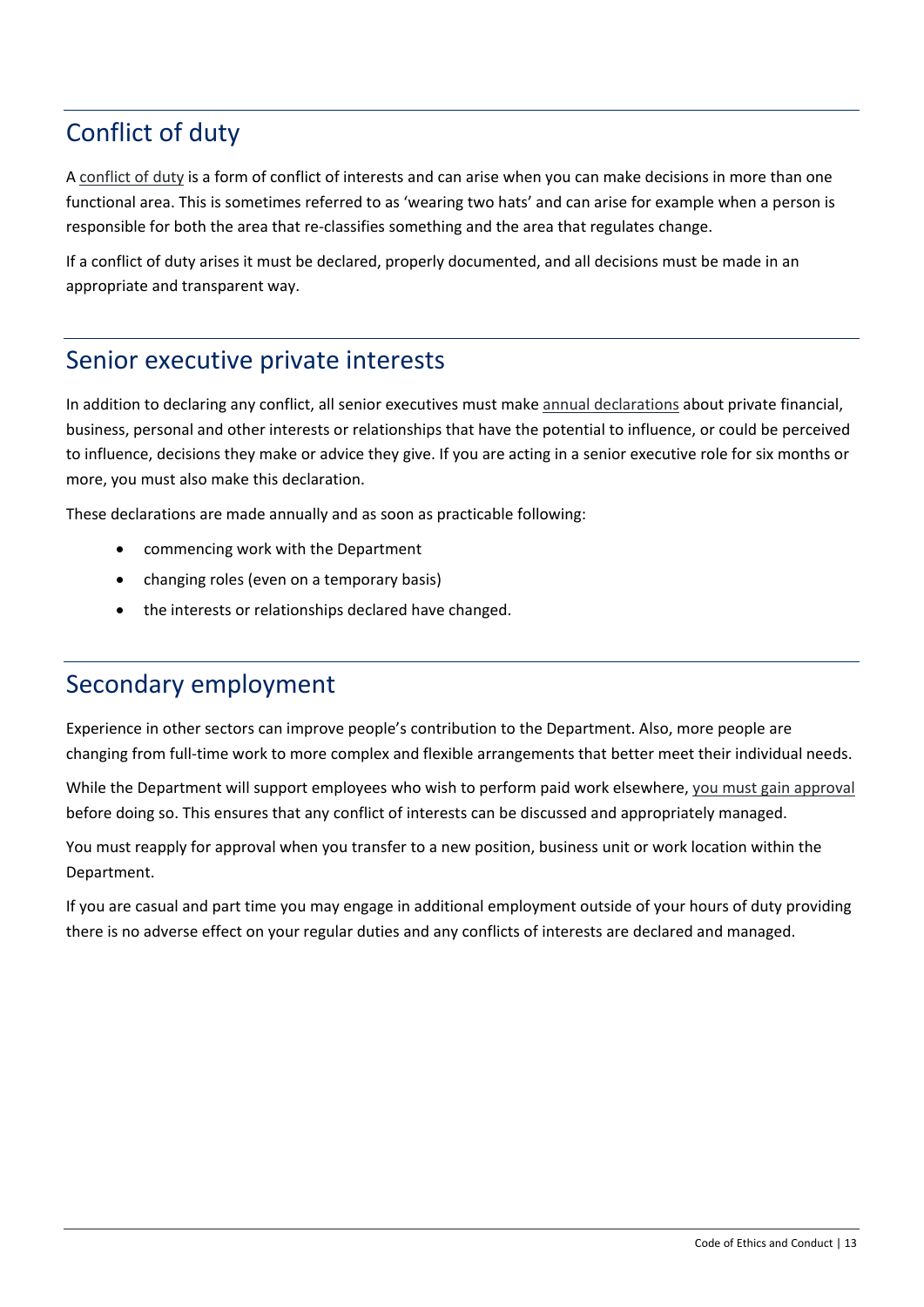# <span id="page-13-0"></span>Gifts, benefits and hospitality

Receiving gifts, benefits or hospitality in the course of your work can be perceived as inappropriately influencing your decisions or actions (such as choosing from which supplier to buy), a conflict of interests or even corruption. This can harm your personal credibility and employment status as well the reputation of the Department.

If you are offered a gift, benefit or hospitality ideally you should not accept but there are some circumstances when this will not be possible. This may include when it would cause an offence to refuse such as a ceremonial gift or one that has cultural significance, or when the gift arrived unannounced and the opportunity to decline is not available. If you do need to accept a gift, benefit, or hospitality, ensure you notify your people leader and [declare it within 10 working days.](https://intranet.dpie.nsw.gov.au/ethics-conduct/standards-of-conduct/gifts,-benefits-and-hospitality) Your people leader will discuss with you the appropriate course of action. Additionally, if you believe there is conflict of interests in relation to the offer, it should be declined and declared.

High-risk areas and activities where you should never accept gifts, benefits or hospitality include:

- regulatory functions, for example licensing or compliance officers
- procurement and/or disposal of assets
- negotiating and/or managing contracts for public–private partnerships
- administration or approval of grants and similar funding applications
- recruitment
- negotiating and/or managing the delivery of products and services
- assessing and reviewing development applications or similar.

If you believe the intention of the offer was to influence the way you do your work, or that might otherwise be considered a bribe, **you must report it immediately to your people leader.**

## <span id="page-13-1"></span>Criminal offences and bankruptcy

If you are charged with, or convicted of, an offence punishable by imprisonment for 12 months or more, you are required to notify the [Secretary,](mailto:michael.cassel@dpie.nsw.gov.au) even if the offence was committed in your private capacity. You are also required to notify the Secretary if you are declared bankrupt or enter into an arrangement with creditors. If a less serious criminal charge is brought against you, you should raise this with your people leader if it may affect how you do your job.

## <span id="page-13-2"></span>Flexible workforce

The Department promotes a [flexible culture](https://intranet.dpie.nsw.gov.au/working-at-dpie/flexible-working-at-dpie2) that embraces different ways of working. Everyone has the right to request flexible working arrangements that:

- support the needs of the individual, the team and the Department
- maintain or improve services delivery
- uphold our work health and safety standards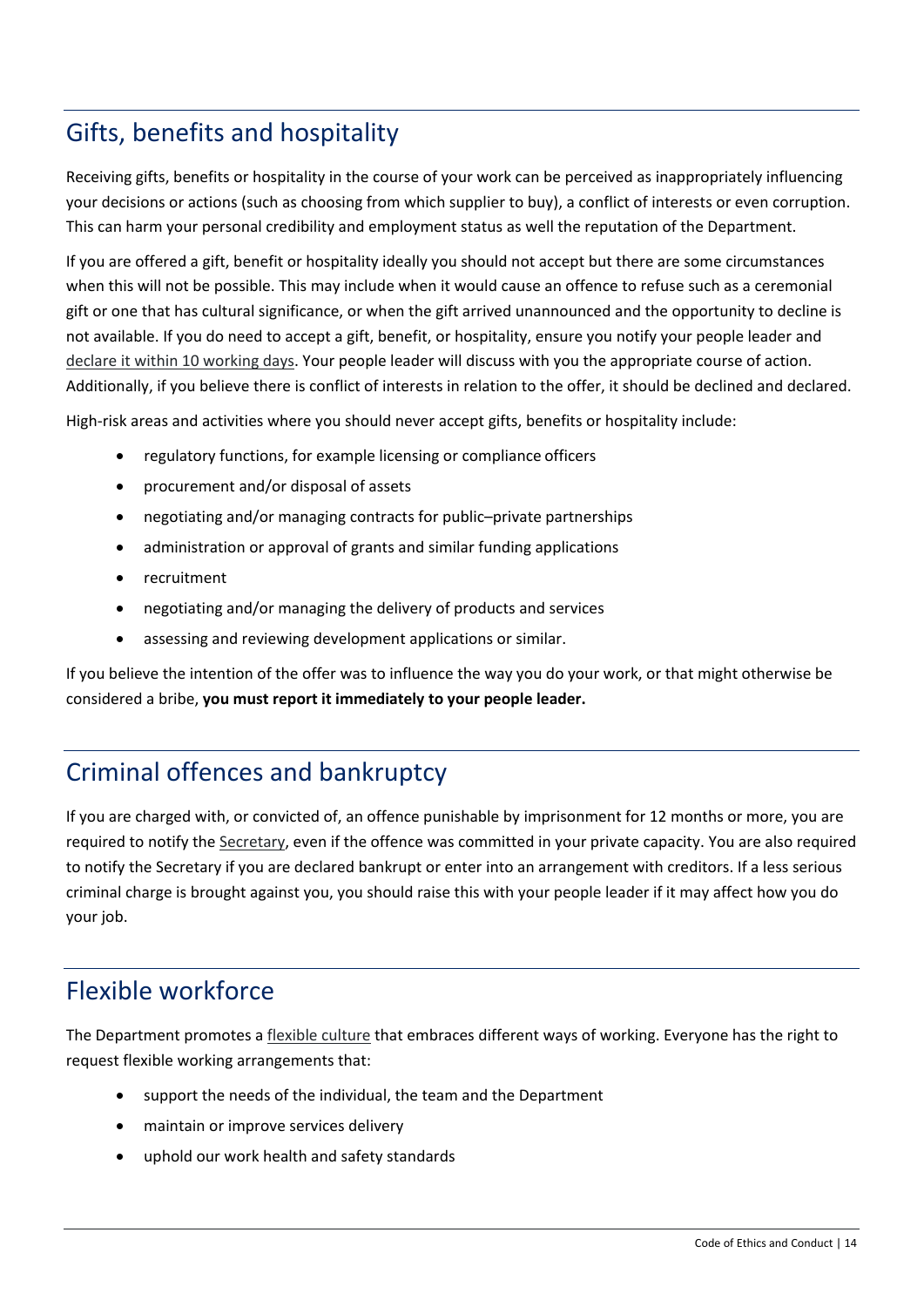are in harmony with our employment conditions and legislation.

People leaders should consider requests promptly and provide feedback where the proposed arrangement is not considered appropriate.

### <span id="page-14-0"></span>Leaving the Department

Before leaving the Department, you must complete several [tasks](https://intranet.dpie.nsw.gov.au/industry/employment/leaving-the-organisation) including submitting certain information. This includes when you transfer to another agency or have a temporary secondment. This will help finalise any payments as close to your departure date as possible.

People leaders are responsible for completing the [required actions.](https://intranet.dpie.nsw.gov.au/industry/employment/leaving-the-organisation)

We all have an ongoing duty to protect confidential information that we have had access to through our work, which could include departmental information, information generated by another government agency or through a recruitment or procurement process.

# <span id="page-14-1"></span>Departmental resources

It is vital that we use public money carefully to maintain trust and to maximise cost efficiency.

Every person is responsible for using resources efficiently. While individual decisions about the way we use our resources may have relatively small effects, they all add up. Before using departmental resources ask yourself the following questions:

- Do I really need this?
- Is there a smarter, more efficient way of doing this?
- What is the real long-term cost of doing this—not just the upfront cost? For example, are there maintenance costs, ongoing licensing fees, or extra administration resources needed?
- Am I getting value for money?
- Have I got the right people with the right skills doing the job?
- Am I managing my contracts properly to ensure we get the best outcome?
- Is this consistent with the Department's and government's priorities?

### <span id="page-14-2"></span>Appropriate use of resources

Departmental resources should only be used for departmental purposes. These resources include things such as vehicles, digital devices, photocopiers and purchase cards. If you are unsure whether an activity or expenditure is appropriate, have a conversation with your people leader.

For example:

• Providing modest in-kind support for appropriate local community events and charities may be acceptable, with written approval from a senior executive.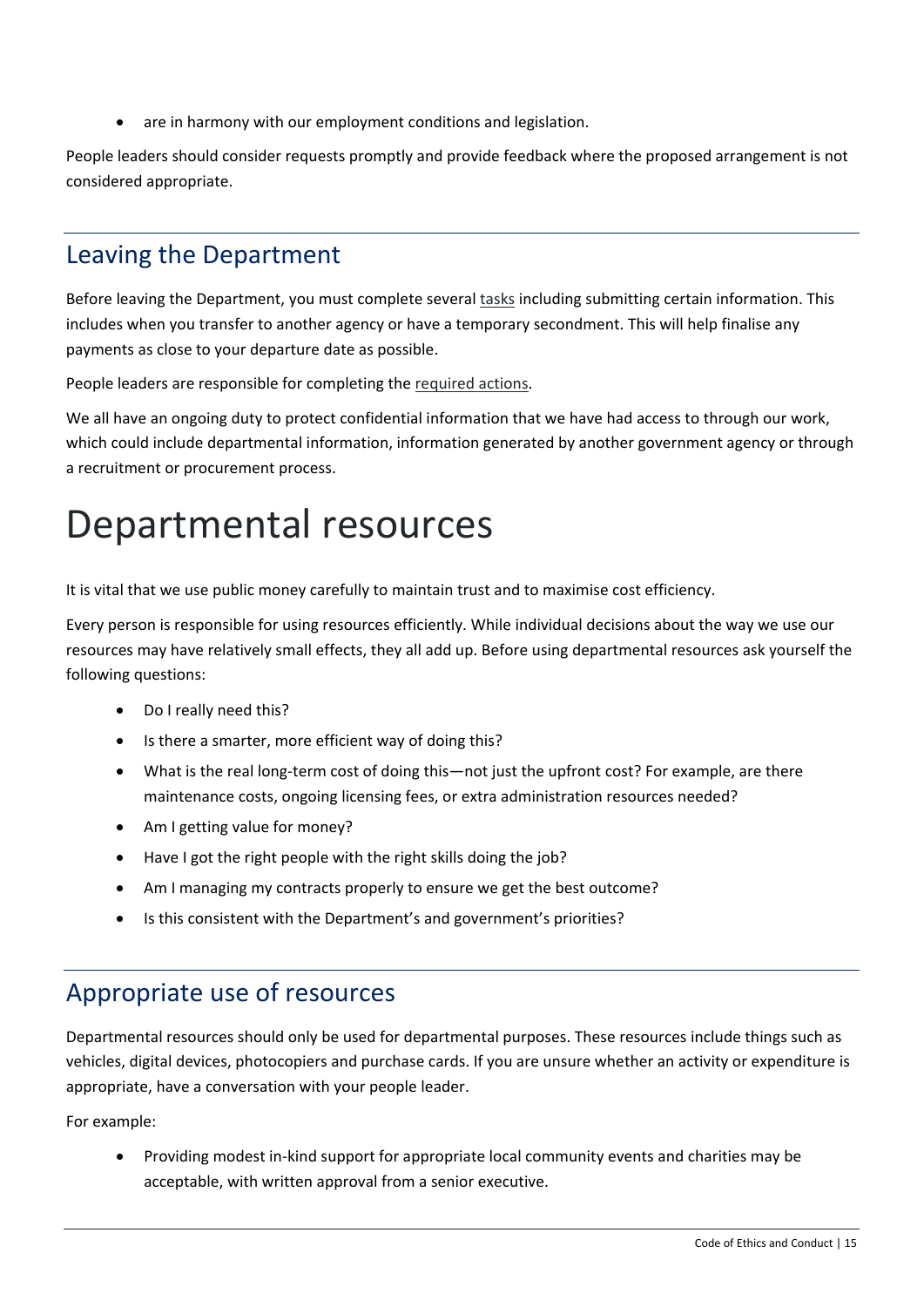- Brief use of the Department's phones for personal calls or appropriate use of the internet during breaks is acceptable if it does not interfere with work, including that of the people around you.
- Some [hospitality and entertainment](https://intranet.dpie.nsw.gov.au/ethics-conduct/standards-of-conduct/gifts,-benefits-and-hospitality) may be acceptable if it generates direct benefits that contribute to the Department achieving its strategic objectives and is approved in writing.
- Paying for employee social events from the Department's funds is not appropriate under any circumstance.
- Departmental vehicles including fleet and specialised vehicles may only be used for official business purposes and in accordance with any operational rules. Fleet vehicles are to be driven in a safe manner and in accordance with the road rules.

To ensure that we have a safe and inclusive workplace, it is important the Department's digital devices and tools, including the internet, are not used to create, browse or download illegal, inappropriate or offensive material or to harass or bully employees.

Departmental resources such as electronic devices and paper files or documents may hold sensitive information or state records and may still have a financial value. Such property should only be disposed of in accordance with the [approved procedures.](https://intranet.dpie.nsw.gov.au/ethics-conduct/managing-information/records-management)

# <span id="page-15-0"></span>Budget

Budgets are allocated to ensure that we apply resources in a way that will deliver the Department's priorities. It is important that:

- you plan to deliver your allocated services, projects and priorities and participate in the budget process
- once the budget is set, you comply with your budget and budget controls, including net cost of service, gross expense limit, labour expense cap and any capital authorisation expenditure limit.

Sometimes circumstances change, despite the best planning. If it becomes likely that you will not be able to spend your budget within the agreed timeframe, let your people leader know as soon as possible. Similarly, let your people leader know if you think you may go over your budget. They will provide advice on priorities and funding. Sources of additional funding, if this is considered appropriate, can include:

- a reallocation from within your division or
- approvals facilitated by the Cluster Chief Financial Officer.

Please contact the [Business Advisory team](https://intranet.dpie.nsw.gov.au/industry/finance/financial-management/business-advisory-teams) of your area for more information.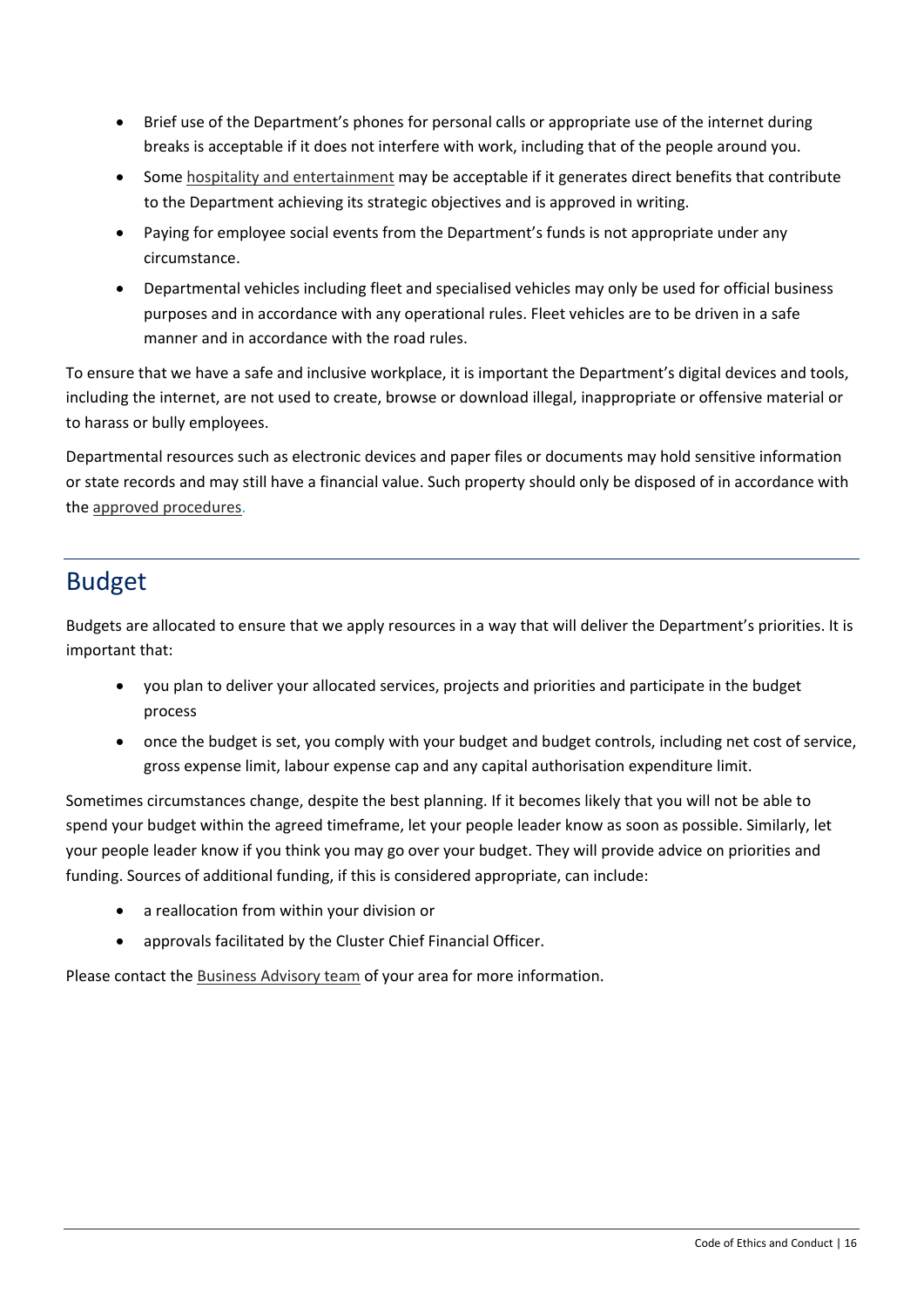### <span id="page-16-0"></span>Buying goods and services

The Department routinely buys (procures) goods and services, to help us conduct our business. This can range from routine office supplies to consultancies and contingent labour. It is important for both successful program delivery and our reputation that public money is spent wisely, ensuring we get value-for-money and receive quality goods and/or services. There are a few simple rules that will help you do the right thing:

- **Plan ahead**. For high value, complex, goods or services it is important to plan as the procurement process can take time. Failing to plan can lead to pressure to cut corners down the track. This can include, for example, splitting bills to avoid more rigorous assessment processes or signing a contract before all the details are finalised. Failing to follow proper process is likely to cause problems in the future. It may also be illegal or corrupt and could cost you your employment.
- **Buy the right thing**. This seems obvious, but for more complex purchases it is important to be clear about things such as what is required, when it's required, who is doing the work, the standard of work, and when payments are to be made. Procurement [c](mailto:legal.admin@planning.nsw.gov.au)an help with the procurement process and type of contract, but it is your responsibility to make sure you are buying what you need, when you need it, and to have thought about the risks.
- **Use the right process**. Different [procurement requirements](https://intranet.dpie.nsw.gov.au/industry/finance/procurement) apply to ensure probity, transparency, and accountability. The requirements depend on a range of factors such as the type of goods or service, their value, and risk profile, you must comply with these requirements. There are also some procurement requirements or frameworks that are mandated for the whole of government. For some high-value procurements there are also public notice requirements.
- **Understand your budget responsibilities**. You must not agree to buy something unless you have the delegation to spend that amount and you have available budget. To prevent unexpected budget pressures in future years, consider any additional costs that will result from the expenditure, including additional direct recurrent costs, indirect operating costs, and life cycle and future replacement costs.
- **Get help if you need it**. Procurement can be a complex process, but there ar[e subject matter experts](https://intranet.dpie.nsw.gov.au/ethics-conduct/our-subject-experts) who can help. The first contact for procurement questions is your [procurement](https://intranet.dpie.nsw.gov.au/industry/finance/procurement) team. Talk to them early. [Legal](mailto:legal.admin@planning.nsw.gov.au) and Finance may also be needed for complex or high-risk matters.
- **Make sure you get what you paid for at the agreed price**. Your responsibilities do not end when you sign the contract. It is critical that before making any payments you check you have received what you have paid for, and at the agreed price. Once you have made payment it is much harder to rectify any problems. If there is a contract dispute that cannot be appropriately resolved, contact [Legal.](mailto:legal.admin@planning.nsw.gov.au)

While there are many teams an[d resources](https://intranet.dpie.nsw.gov.au/industry/finance/procurement) to help you carry out your purchase, you are responsible for effective and efficient expenditure of taxpayers funds.

## <span id="page-16-1"></span>Intellectual property and copyright

Whole of government principles apply to the creation, management and use of intellectual property which includes copyright, trademarks, patents, plant breeders' rights and designs.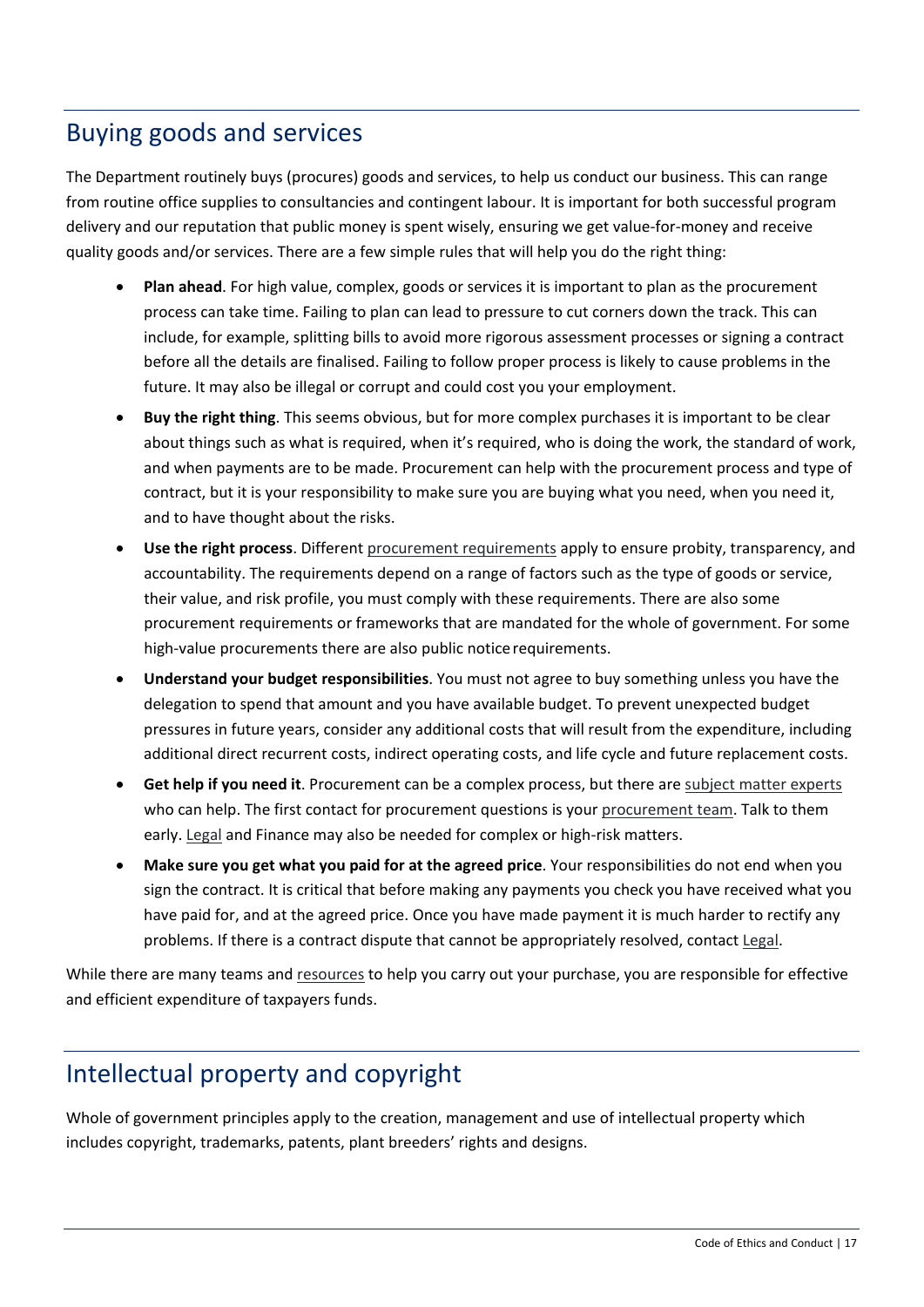The Department owns all intellectual property you create in the course of your work. Anyone who becomes aware of or suspects misuse of the Department's intellectual property must immediately notify their people leader.

The Department's intellectual property may only be licensed or used by a third party with the [relevant approval.](mailto::legal.admin@planning.nsw.gov.au) Licences for third parties to use Crown copyright will often be free. However, if you think it should be commercially licensed, discuss this with your senior executive or talk to [Legal.](mailto::legal.admin@planning.nsw.gov.au)

If a procurement or a collaboration with a third party will result in the creation of intellectual property, ownership of the intellectual property should be dealt with in the contract–talk to [Legal.](mailto::legal.admin@planning.nsw.gov.au)

It is also important that we respect and not infringe others' intellectual property rights (even if intellectual property material is publicly available on the internet, for example). This includes the cultural knowledge and material of Aboriginal and Torres Strait Islander peoples.

You should make yourself familiar with the principles contained in the [Intellectual Property Management](https://arp.nsw.gov.au/c2005-06-intellectual-property-management-framework-nsw-public-sector)  [Framework for the NSW Government Sector](https://arp.nsw.gov.au/c2005-06-intellectual-property-management-framework-nsw-public-sector) for more information about intellectual property.

# <span id="page-17-0"></span>Managing grant and funding agreements

If you are responsible for programs that provide grants or other funding you must ensure that:

- program guidelines are approved at an appropriate level, consistent with the decision that established the program
- the program guidelines include a probity framework
- the team understands the probity requirements
- funding is being allocated in accordance with program guidelines and the probity framework
- a grant or funding agreement is entered into with a recipient which contains terms and conditions that reflect the purpose of the grant or other funding, and the Department's requirements
- the deliverables are clearly articulated and that the grant or funding amounts are paid on appropriate milestones throughout the funding agreement
- grant and funding agreements are monitored and managed to ensure that the funds are being applied for the purpose for which they were given and the recipient is meeting its other obligations under the agreement.

# <span id="page-17-1"></span>Managing information

The Department collects, stores, uses and releases information in order to support government decision making, deliver services for the people of NSW and meet our administrative obligations. We are required to manage this information appropriately, as detailed in relevant legislation and governmental policy and to make it publicly available in certain circumstances.

The Department may also share your employee information internally with business units who have compliance or governance related functions and responsibilities.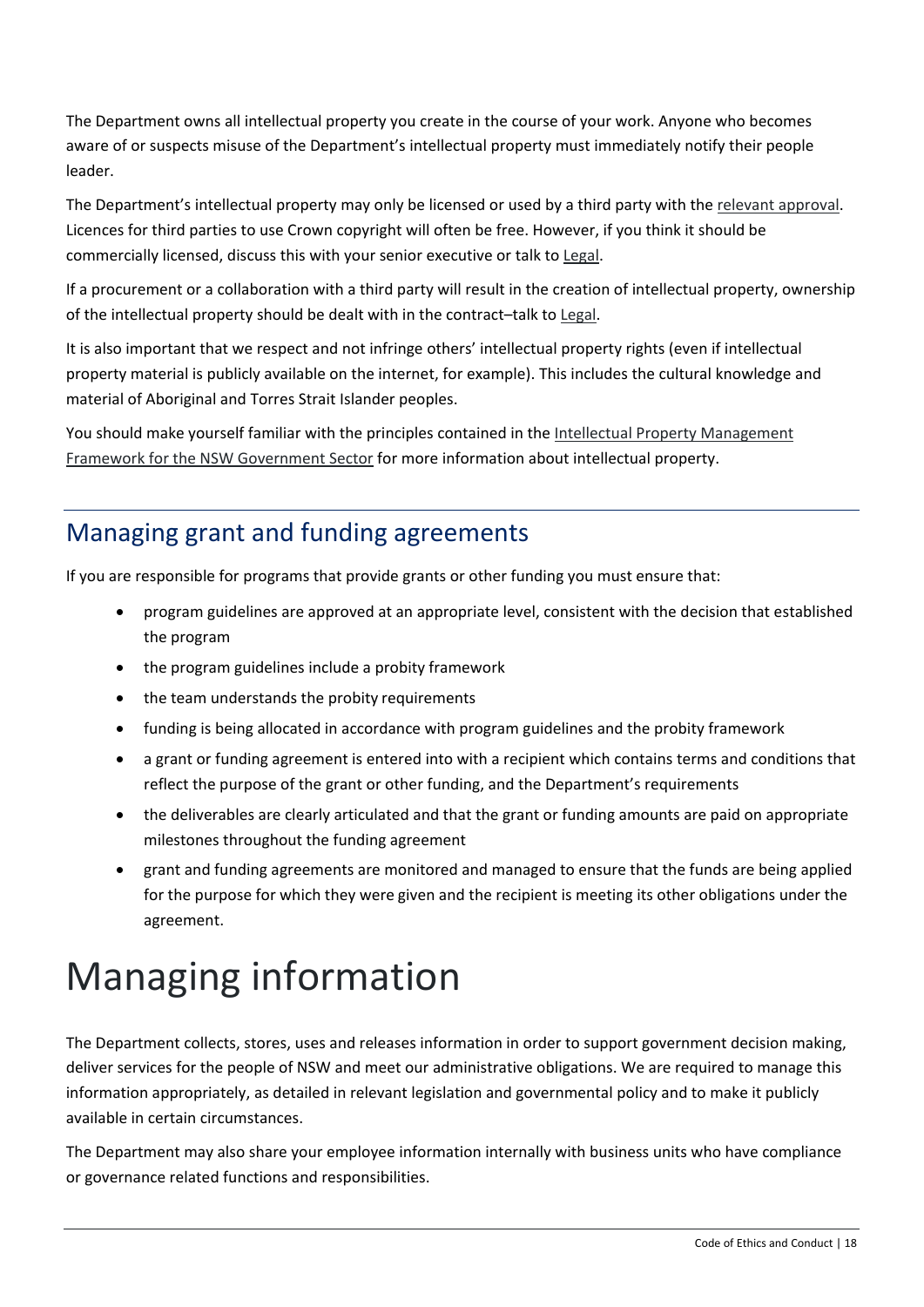#### <span id="page-18-0"></span>Records management

Our decisions can have huge consequences on the whole state and we need to be able to show how they were made. We do this by creating, capturing and managing records in accordance with the Department's [Records and](https://intranet.dpie.nsw.gov.au/ethics-conduct/making-good-decisions/policy/corporate-policies/Records-and-Information-Management-Policy.pdf) [Information Management Policy.](https://intranet.dpie.nsw.gov.au/ethics-conduct/making-good-decisions/policy/corporate-policies/Records-and-Information-Management-Policy.pdf) See [Records and Information Management for guides and resources.](https://intranet.dpie.nsw.gov.au/industry/support-and-services/dsg-support/records-and-information-management)

Records may be held in information systems or they may be in paper or other physical form. Either way, we all need to contribute to protecting records and information held in any information system, digital devices including mobile phones, workplace or storage area used by the Department. For example, you should lock your computer if you are leaving it unattended, maintain your own password security and never use other people's passwords.

Digital records must be held in an approved business system or in an electronic document and records management system (EDRMS). Physical records are to be stored in a way that protects their integrity and their location recorded in a relevant EDRMS. This is important to enable records to be retrieved when required.

The more significant the decision, meeting or action, the more detailed records should be, including emails, draft and final versions of documents developed on collaborative platforms or elsewhere, meeting minutes and notes of instructions given verbally or via Microsoft Teams chat, channel post or text message.

If you are handling classified information, contact [Records Management](https://csconnect.dpie.nsw.gov.au/csconnect) for advice on how to follow the correct records procedures. This type of information must not be created, stored, processed or transmitted within or from the Department's information communications and technology systems.

The same restrictions do not apply to sensitive information, but you are required to apply the relevant NSW [Government rules](https://www.digital.nsw.gov.au/policy/managing-data-information/information-classification-labelling-and-handling-guidelines) for labelling and handling.

You must not destroy records unless you're specifically authorised to do so.

People leaders are responsible for ensuring:

- employees understand their records management responsibilities, the scope of information and records in their operations and how these should be captured and stored in an approved records system
- employees have access to the records they require to perform their role.

## <span id="page-18-1"></span>Confidentiality and privacy

We collect a wide range of business and personal information while carrying out our functions. The public expects us to handle their information carefully, in much the same way as you expect your medical information to be kept private. This means we must have effective safeguards in place to prevent unauthorised or inappropriate use, access and disclosure of that information.

Breaching confidentiality can seriously harm public trust in us and make it harder to obtain information we need to do our jobs. For business information, breaches of confidentiality may result in claims for damages. Disclosing personal or health information may be an offence under the *[Privacy and Personal Information Protection Act](https://legislation.nsw.gov.au/view/html/inforce/current/act-1998-133)  [1998](https://legislation.nsw.gov.au/view/html/inforce/current/act-1998-133)* (PPIP Act) and the *[Health Records and Information Privacy Act 2002.](https://legislation.nsw.gov.au/view/html/inforce/current/act-2002-071)*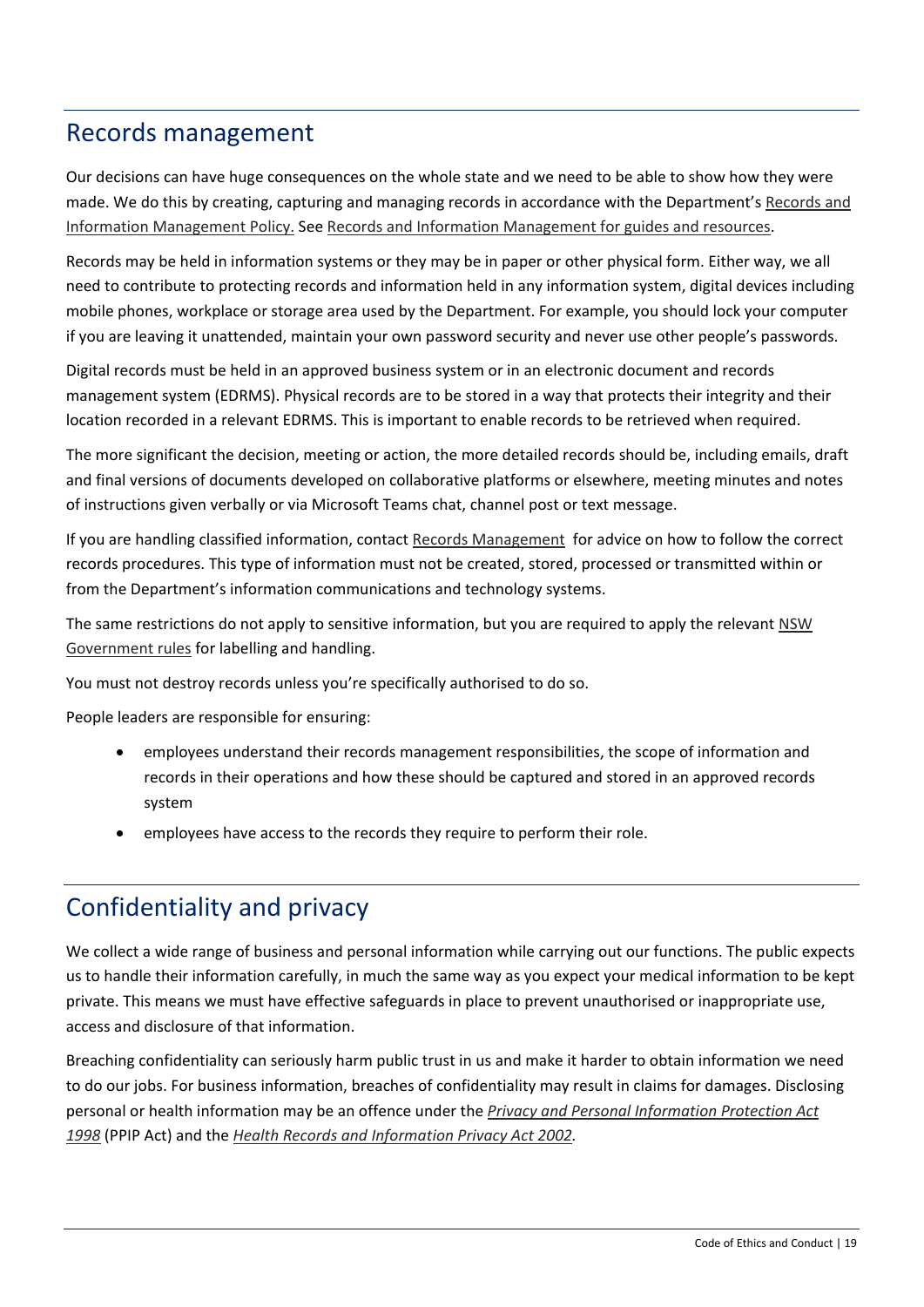You should not disclose business or personal information that is not already publicly available, unless this has been [approved for release.](mailto:gipa@dpie.nsw.gov.au) However, where it is reasonably necessary to advise a complainant of the progress or outcome of a complaint, the PPIP Act (s24) allows for the limited disclosure of some personal information.

More information on [confidentiality and privacy](https://intranet.dpie.nsw.gov.au/ethics-conduct/managing-information/confidentiality-and-privacy) is available, but these are the basic principles:

- Only release information if you ar[e authorised to do so](mailto:gipa@dpie.nsw.gov.au) or have approval.
- Only use information you have access to for departmental work purposes.
- Ensure confidential and personal information is handled in a way that prevents unauthorised access or release. Among other things, you should:
	- build in privacy considerations during the design phase of initiatives. For example, state at the outset whether the Department will publish submissions it invites on a public consultation paper
	- consider that confidential information includes Cabinet submissions and associated documentation, and these are provided to employees on a need-to-know basis. More information is available from the Department'[s Cabinet Liaison Officer.](https://intranet.dpie.nsw.gov.au/industry/support-and-services/parliament-and-ministers/cabinet-support)
- Only collect personal information if it's necessary for a lawful purpose directly related to the Department's functions.
- Report breaches of confidentiality or privacy to the [Information Access and Privacy unit](mailto:privacy@dpie.nsw.gov.au) immediately.

## <span id="page-19-0"></span>Requests for information

The Department receives requests to release information in a number of ways.

- [Formal applications](https://intranet.dpie.nsw.gov.au/ethics-conduct/managing-information/information-access) under the *[Government Information \(Public Access\) Act 2009](https://legislation.nsw.gov.au/view/html/inforce/current/act-2009-052)* (GIPA Act), including hearing notices for the NSW Civil and Administrative Tribunal (NCAT).
- Subpoenas
- Parliamentary [Standing Order](https://intranet.dpie.nsw.gov.au/ethics-conduct/managing-information/standing-order-52) 52 requests
- Notices to Produce from NSW Independent Commission Against Corruption (ICAC) or the NSW Ombudsman and NSW Audit Office.
- Informal requests for information can be dealt with by the relevant business unit, but if you need help or advice in handling an informal request, contact the [Information Access & Privacy unit.](mailto:privacy@dpie.nsw.gov.au)

If you receive one of the above requests reach out to the [subject matter experts](https://intranet.dpie.nsw.gov.au/ethics-conduct/our-subject-experts) through the linked information.

#### If you receive a search request

If you are asked to help with an information request, it is important you make rigorous searches for all records relevant to the request. You should perform the search in the required timeframes, ensure all documents within scope are assessed, and provide a thorough response. This provides a complete record in case a response is subject to external scrutiny and comment, for example by Parliament, NCAT, the Information and Privacy Commission, ICAC and the NSW Ombudsman.

In general, you will need to: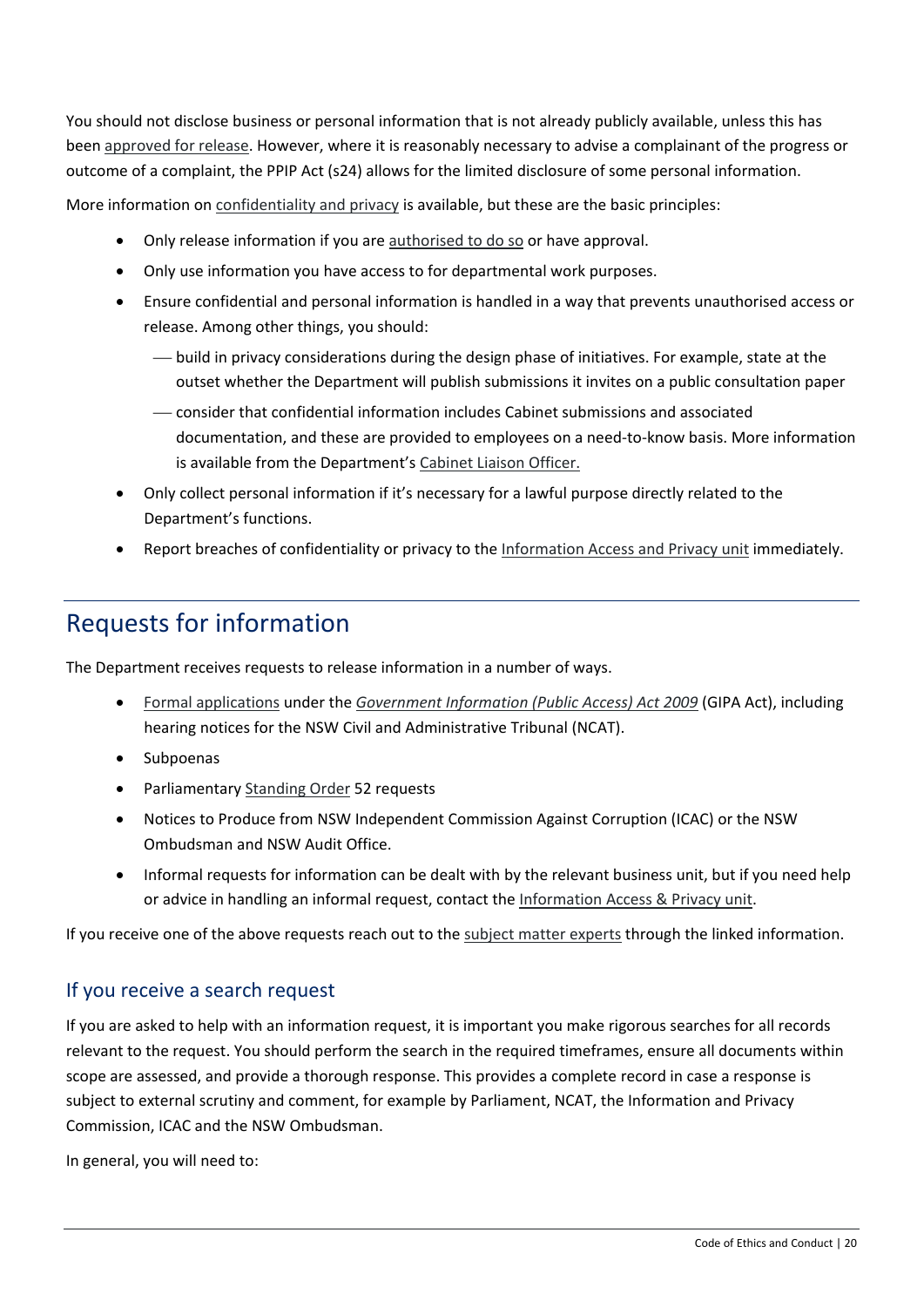- ensure an appropriate people leader has certified that appropriate searches are undertaken and documented
- provide all relevant documents, highlighting any that may be sensitive in respect to release (such as legal privilege, Cabinet, commercial-in-confidence)
	- note: it is vital that you provide all relevant documents, regardless of how sensitive.
- provide the documents in the required timeframes.

The Department often receives informal requests for information about issues that affect or interest people. The Department supports transparency, but it is important to ensure that sensitive information (such as personal information, Cabinet documents or commercial information) is not inappropriately released.

#### Always consider that the records you create may be released

Every time you create a new record (including work emails, texts and posts), keep in mind that it could be released at some point in the future. Wherever possible, documents originating from within the Department should be written in the expectation they may be released in some format at some stage.

Any policy and procedures that describe the way the Department makes decisions and delivers services must be made available to the public as mandatory open access information.

# <span id="page-20-0"></span>Cyber security

Cyber security is a rapidly evolving challenge. It is important that we take some simple steps to help protect our systems and information. These include that you:

- don't share or reuse your work passwords across different accounts or for non-work-related information systems
- use multifactor authentication where possible
- physically secure your device if you are travelling for work. This reduces the chance of it being lost or stolen
- never plug in devices from unknown sources including USBs or external hard drives given as gifts or found lying around
- don't use public Wi-Fi with sensitive data. Cyber criminals can impersonate a legitimate Wi-Fi hotspot, or attack a connection that is not appropriately secured
- think twice before opening email attachments and or links. Phishing emails are becoming increasingly difficult to detect, so be careful when opening email attachments and clicking on the links as it can result in a malware infection, fraud, lost credentials and lost sensitive data
- only use information and information systems for responsible and authorised purposes
- talk to the [Digital Information Office](https://intranet.dpie.nsw.gov.au/ethics-conduct/managing-information/cyber-security) before purchasing or using any new information, communications and technology services, software or devices to ensure they are secure and meet our cyber security requirements, now and in the future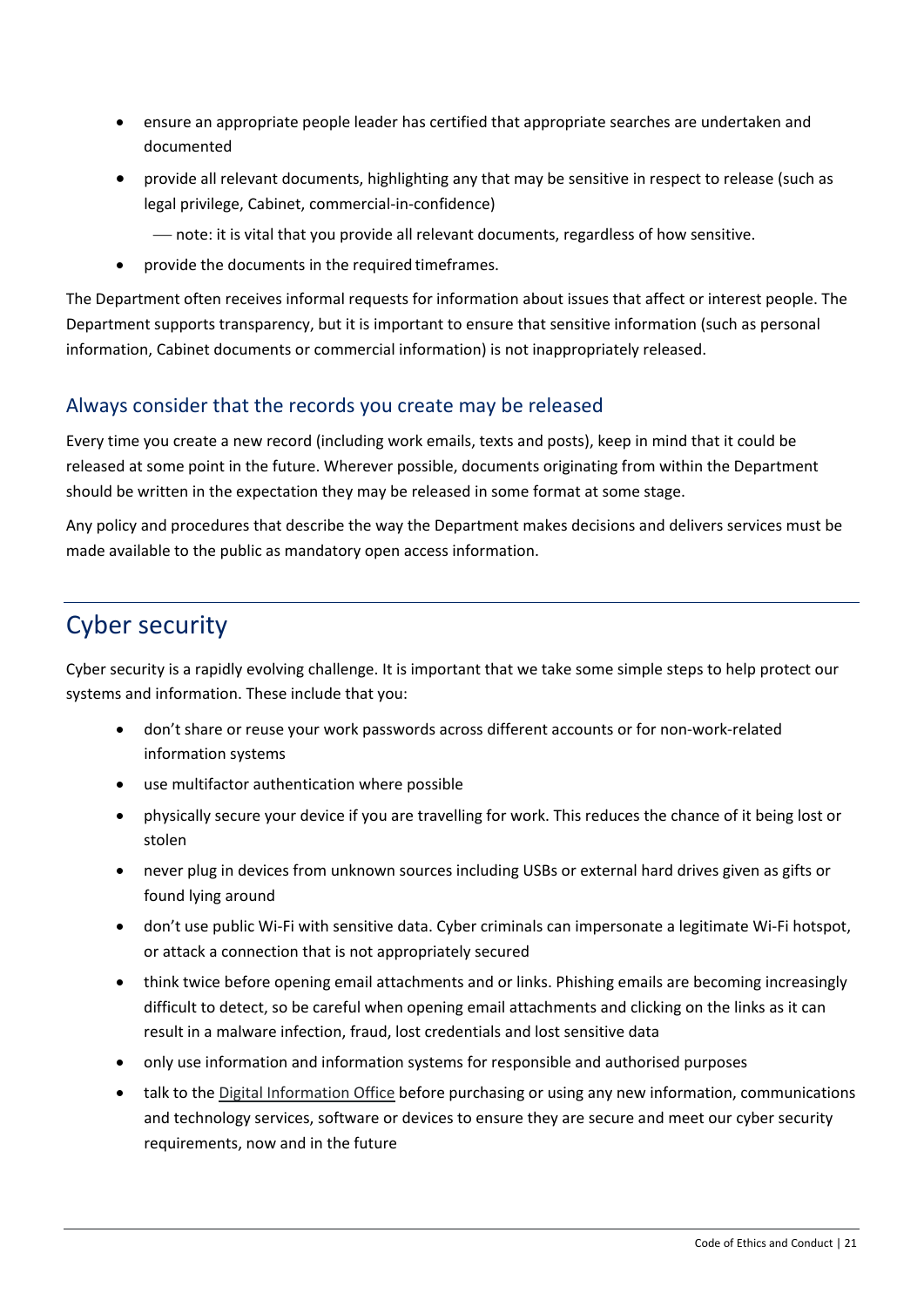• report violations of cyber security policies, cyber security incidents and suspicious activity to th[e](https://csconnect.dpie.nsw.gov.au/csconnect) [Corporate Services Service Centre.](https://csconnect.dpie.nsw.gov.au/csconnect)

People leaders are responsible for:

- determining what information communication and technology access an employee, contractor or third party (for example a vendor or outsourced business partner) should have. This should be done in consultation with the system owner or relevant ICT Service Centre support
- ensuring employees have the right level of access—no more and no less
- ensuring timely amendment to existing access when employees leave or change their role, including revocation of access where appropriate.

[Cyber security incidents](https://intranet.dpie.nsw.gov.au/ethics-conduct/managing-information/cyber-security) should be promptly reported.

# <span id="page-21-0"></span>Making good decisions

We perform important functions that can significantly affect members of the community.

For example, we can:

- confer benefits that are not available to everyone (for example, local planning and zoning or energy affordability packages), and we can also withhold those benefits
- grant access to limited public resources such as water resources and Crown Land
- exercise enforcement powers that affect people's personal and property rights.

This places us in a position of great trust and responsibility to carry out those functions in line with the public sector values, legislation, [departmental polices](https://intranet.dpie.nsw.gov.au/ethics-conduct/making-good-decisions/policy) and ou[r delegations.](https://intranet.dpie.nsw.gov.au/industry/code-of-ethics-and-conduct/governance-risk-and-compliance/delegations)

It also means that individuals may seek to improperly influence or subvert our decision making in order to gain advantage for themselves or people they know. This type of behaviour could be attempted by someone internal or external to the Department.

We can reduce the likelihood that [wrongdoing](https://intranet.dpie.nsw.gov.au/ethics-conduct/speaking-up/public-interest-disclosure-policy) will adversely affect our decisions by ensuring we can demonstrate transparency and our business processes include the following (at a minimum):

- Written processes for all aspects of our work these must be aligned to guidance materials (e.g. legislation and policy), current and available to employees (with training provided as necessary).
- Documentation of all decisions, including the reasons for the decision and confirmation that the decision maker has appropriate delegation.
- Retention of records in accordance with departmental policy.

## <span id="page-21-1"></span>Complying with legislation and policy

Complying with the law and government policy is the right thing to do. The Department wants to make it easy for every person to do the right thing and embrace a culture where there is no tolerance for wilful or reckless breaches of the law, policies or procedures. However, the Department also recognises that we operate in a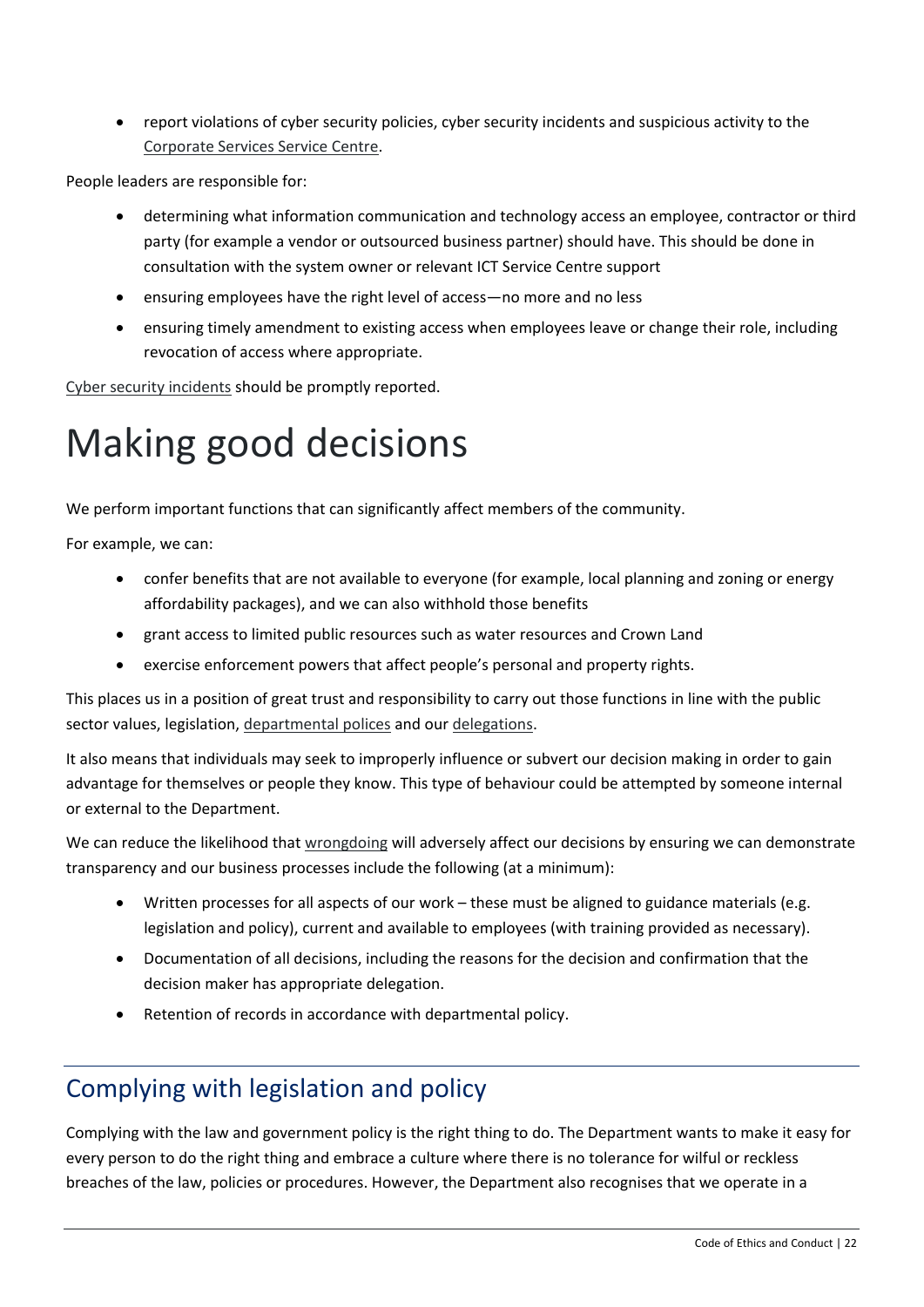complex legal, policy and process environment where it is not possible for any individual to be an expert in all government requirements.

[Subject matter experts](https://intranet.dpie.nsw.gov.au/ethics-conduct/our-subject-experts) have a critical role to play in making information available to ensure we can all do our jobs in a legally compliant way[. Subject matter experts](https://intranet.dpie.nsw.gov.au/ethics-conduct/our-subject-experts) will help you to stay up-to-date as they are responsible for making sure that any changes to requirements are reflected in our policies, our procedures and any information developed for employees and the community. [Subject matter experts](https://intranet.dpie.nsw.gov.au/ethics-conduct/our-subject-experts) should ensure that guidance material:

- has been approved at an appropriate level
- is concise, customer-focussed, inclusive, in plain English and accurate
- has been prepared in consultation and collaboration with related content owners and updated to reflect feedback from users
- has been communicated to those in the Department most affected by the change
- remains accessible and updated as required.

[Subject matter experts](https://intranet.dpie.nsw.gov.au/ethics-conduct/our-subject-experts) exist both in operational and corporate areas. **Anyone** may be a subject matter expert. It is important every person understands who subject experts are, how they can help and, if you are one, your responsibilities.

#### Who is responsible for compliance?

It is everyone's responsibility to do the right thing and comply with our legal and policy responsibilities. If you are not sure about an issue, ask your people leader or a [subject matter expert.](https://intranet.dpie.nsw.gov.au/ethics-conduct/our-subject-experts)

People leaders have an important role to play in ensuring their teams are made aware of legal, policy and budget responsibilities including their [delegated powers.](https://intranet.dpie.nsw.gov.au/ethics-conduct/making-good-decisions/delegations)

#### What happens in the event of a breach

Breaches can indicate where further guidance or training may be beneficial or that policies or procedures need clarification. [Subject matter experts](https://intranet.dpie.nsw.gov.au/ethics-conduct/our-subject-experts) are responsible for tracking breaches in their area of responsibility and escalating significant or systemic problems so that action can be taken.

You should report to your people leader if there has been a breach. It is often easier to [resolve issues](https://intranet.dpie.nsw.gov.au/your-services/human-resources/workplace-people-issues) earlier rather than later.

#### <span id="page-22-0"></span>Risk management

The Department aims to create a positive and risk-aware culture within a single, integrated and robust risk management framework that supports the clear and transparent understanding and management of risks.

Risk management is the process of anticipating future events that could adversely affect the Department and taking action to either reduce the likelihood of the risk occurring or reduce the consequences if the risk does occur.

The key reasons why we need to manage our risks are to:

improve the likelihood of achieving our strategic and business objectives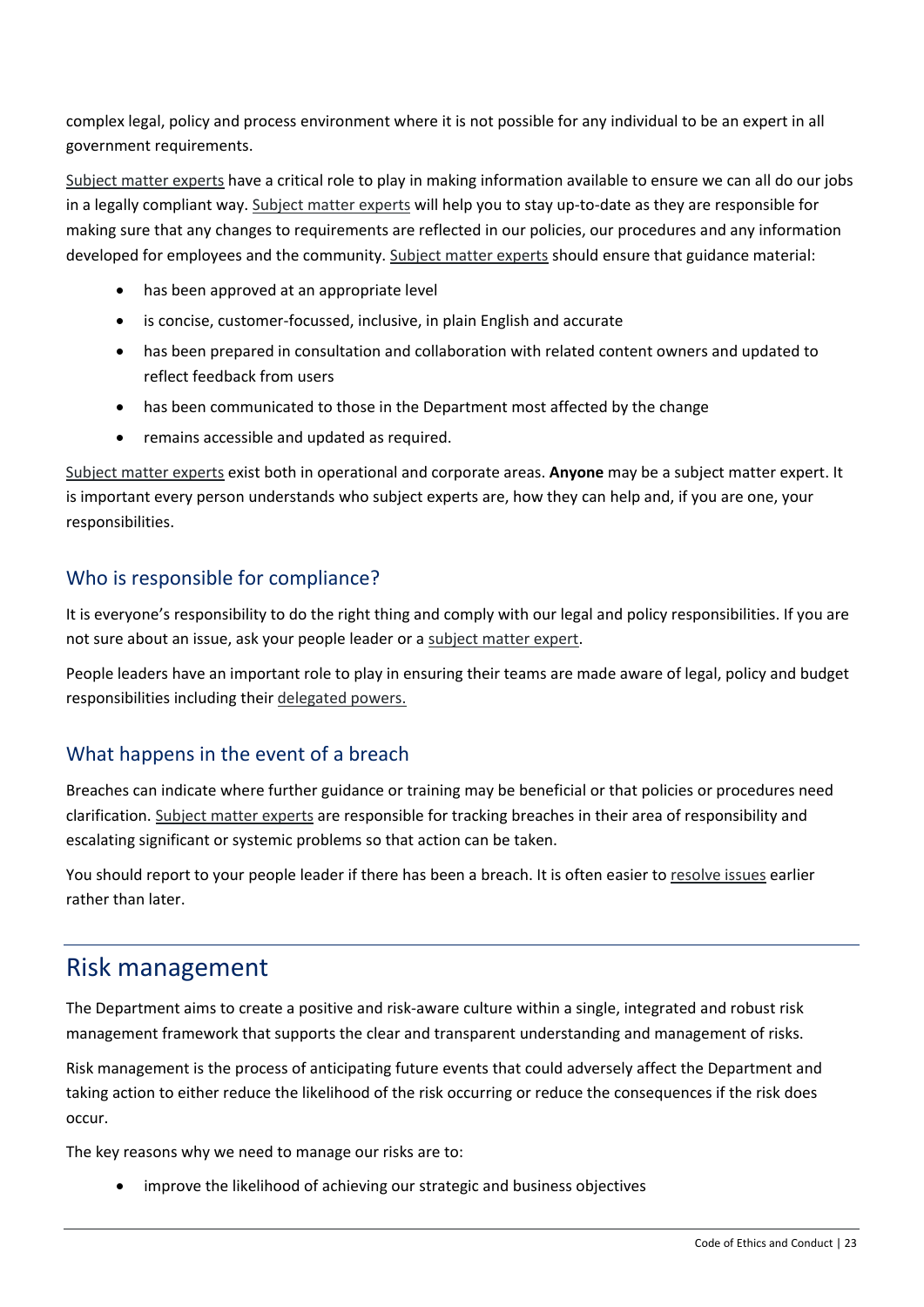- proactively identify and manage opportunities and threats
- improve stakeholder confidence and trust
- improve loss prevention and incident management
- enhance organisational learning and resilience
- provide an effective basis for decision-making and planning.

Everyone is responsible for identifying and acting on risks. Frontline employees are the people most likely to see operational risks early and the Department needs your help to capture these.

You have a responsibility to embrace the management of risk, which includes:

- adhering to departmental policies and procedures
- undertaking appropriate risk education
- embedding and applying key risk-management processes and practices within your group.

People leaders are responsible for:

- ensuring their team is encouraged and feels empowered to raise and discuss potential risks
- identifying and recording emerging risks or changes that require existing risks or their controls to be reframed or re-evaluated
- monitoring controls to ensure they are being implemented and are effective
- ensuring their team is aware of the risks and controls in place
- quarterly reviews, or reviews when a material change in business conditions, operations or environmental context could arise or is experienced.

To ensure risks are handled and reported consistently, the Department has develope[d risk management policy](https://intranet.dpie.nsw.gov.au/ethics-conduct/making-good-decisions/risk-management)  [and guidelines,](https://intranet.dpie.nsw.gov.au/ethics-conduct/making-good-decisions/risk-management) which we are all required to implement.

#### <span id="page-23-0"></span>Business continuity management

We all have a responsibility to be aware of and understand the elements of the Department's business continuity [management framework](https://intranet.dpie.nsw.gov.au/ethics-conduct/making-good-decisions/risk-management) including roles and responsibilities in the event of a business disruption.

Additionally, you may have specific responsibilities under the framework that you need to be aware to support the continuation of our critical business functions during a disruptive event.

#### <span id="page-23-1"></span>Business improvement—audits, inquiries and investigations

We can identify problems with, and opportunities to improve, our systems and processes through a number of mechanisms. Reviews such a[s internal](https://intranet.dpie.nsw.gov.au/industry/support-and-services/Legal-and-Governance/Governance/audit/internal-audit) and [external](https://intranet.dpie.nsw.gov.au/industry/support-and-services/Legal-and-Governance/Governance/audit/external-audit) audits, inquiries or investigations often result in improvement recommendations to improve internal controls, governance and reduce risk.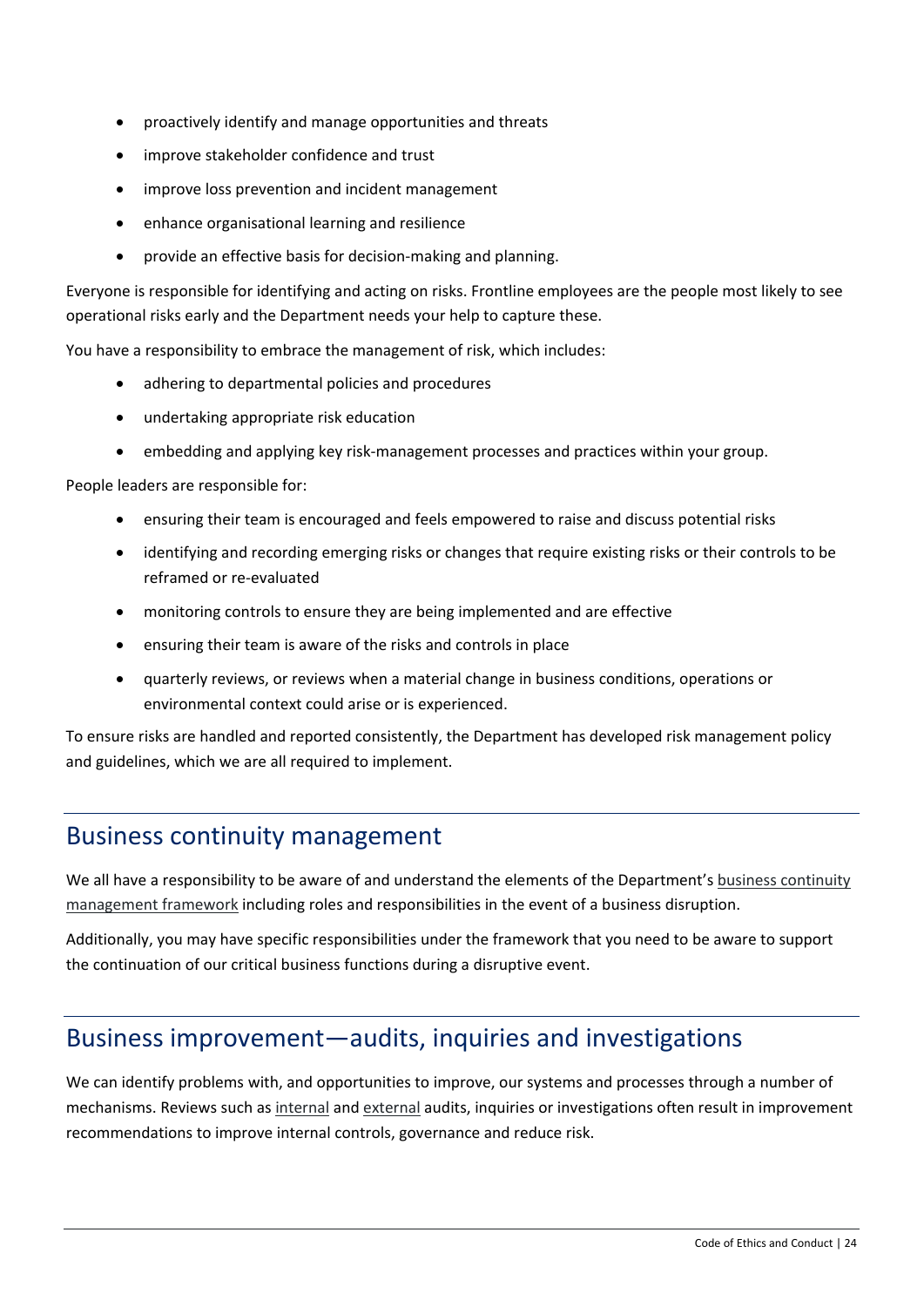While the Department does not need to accept all recommendations, it must give due consideration to insights and recommended improvements and respond appropriately. If we know about the issues and do not act on them, we face significant risks such as reputational damage if not addressed appropriately.

People leaders are expected to:

- provide informed and prompt responses to auditors and investigators
- undertake the agreed actions by the due date
- ensure there is a formal response to the recommendations within the agreed timeframe
- ensure required actions are logged, monitored and reported through to completion.

Senior executives need to make decisions about the required action and ensure any action needed is carried out in a timely manner.

# <span id="page-24-0"></span>Engaging with the community

We manage a range of programs, and it is our responsibility to engage and seek the views of the community. This occurs through the following:

- formal consultation processes
- meeting with interested parties
- directly with our customers
- sponsorship programs to inform the community.

We need to be clear about how we engage with the community to ensure standards are upheld and public expectations are met. As we engage with the community, it is important to remember that, sometimes, a stakeholder may seek to influence your work in an improper way (either knowingly or unknowingly). Examples include offers of low value gifts or hospitality, through to promises of substantial financial or other benefits. Any such attempts (even if you're not completely sure) must be reported to your people leader.

## <span id="page-24-1"></span>Stakeholder engagement

Stakeholder engagement ensures the people of NSW have the opportunity to contribute to government decisions. It helps us develop and implement good policy. [Approved engagement activities](mailto:legal.admin@planning.nsw.gov.au) provide an opportunity to deliver better public policy and can also help us identify opportunities to improve service delivery and customer satisfaction.

When we engage with our stakeholders and communities, it is important to acknowledge that their needs vary, and we must use a range of engagement approaches to ensure all views are understood and represented.

Engagement activities should be tailored to help create the best environment for authentic engagement with the community and stakeholders, and engagement strategies and plans should be documented and evaluated and have appropriate approval.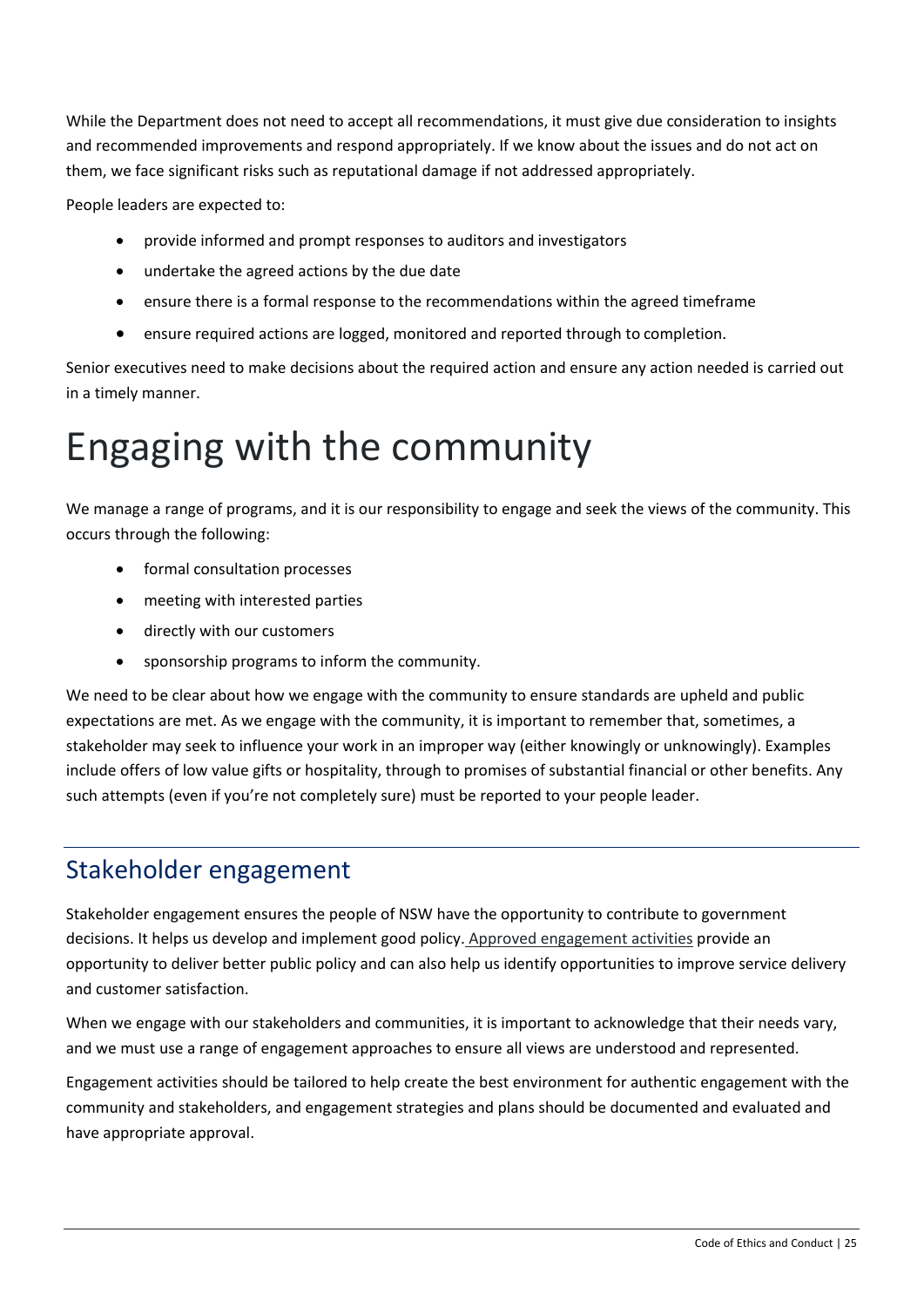## <span id="page-25-0"></span>Lobbying

The Department recognises the need to make important decisions in an open and transparent manner, without any real or perceived undue influence from external parties.

There are obligations on parties seeking to influence decisions and outcomes, and on employees they interact with, to ensure any interactions are transparent, properly recorded and don't involve or have the perception of exerting undue influence.

It is your responsibility to make sure you understand what lobbying is and [how to identify lobbying activity and to](https://intranet.dpie.nsw.gov.au/ethics-conduct/engaging-with-the-public/lobbyists-and-business-contacts)  [maintain transparency.](https://intranet.dpie.nsw.gov.au/ethics-conduct/engaging-with-the-public/lobbyists-and-business-contacts)

### <span id="page-25-1"></span>Managing complaints about the services we provide

We all aim to provide high-quality, seamless services to our external stakeholders and customers. This includes those who access or are affected by the programs and services we deliver.

From time to time, we receive complaints that are an expression of dissatisfaction made about us, our services or our employees where a response or resolution is explicitly or implicitly expected.

We welcome these complaints and see these as an opportunity to identify the causes of service-related complaints. This allows us to improve our services and often address issues we didn't even know were occurring. In handling complaints, we have adopted the [NSW Government's six Complaint Handling](https://www.ombo.nsw.gov.au/news-and-publications/publications/fact-sheets/state-and-local-government/applying-the-commitments-information) [Commitments.](https://www.ombo.nsw.gov.au/__data/assets/pdf_file/0005/46580/Applying-the-Commitments-to-effective-complaint-handling-guidance-for-agencies.pdf)

[Complaints c](https://intranet.dpie.nsw.gov.au/ethics-conduct/engaging-with-the-public/complaints-handling-process%2C-guidelines-and-templates)an be received through various methods, including but not limited to; email, online form (Feedback Assist), in person, in writing or by phone. It is better to resolve a service complaint at the frontline, preferably through discussion.

Using Feedback Assist is the consistent way of registering complaints. This is easily done through the 'Your Feedback' widget on the right-hand side of the [Department's main webpage](https://dpie.nsw.gov.au/) and the webpages of all other NSW Government agencies. This allows us to respond to concerns raised in a consistent, timely and cost-effective way. If the complaint is received through means other than [Feedback Assist,](https://intranet.dpie.nsw.gov.au/ethics-conduct/engaging-with-the-public/complaints-handling-process%2C-guidelines-and-templates) the details need to be entered in to Feedback Assist by the receiving employee, who will then email an acknowledgment and case number to the complainant and directs the complaint to the relevant business area for assessment, referral and resolution.

<span id="page-25-2"></span>Each complaint issue will be addressed. Improvement opportunities will be identified and implemented.

# Sponsorships

A [sponsorship](https://intranet.dpie.nsw.gov.au/your-services/communications/sponsorship) is a commercial arrangement in which a sponsor provides money or in-kind support in return for benefits such as improved relationships, enhanced profile, or association with a program or initiative. A sponsor generally expects to receive a benefit beyond a modest acknowledgement.

We do not use sponsorship as a primary tool to conduct our business, irrespective of whether we would be receiving or granting the sponsorship. It may be appropriate if the activity directly contributes to government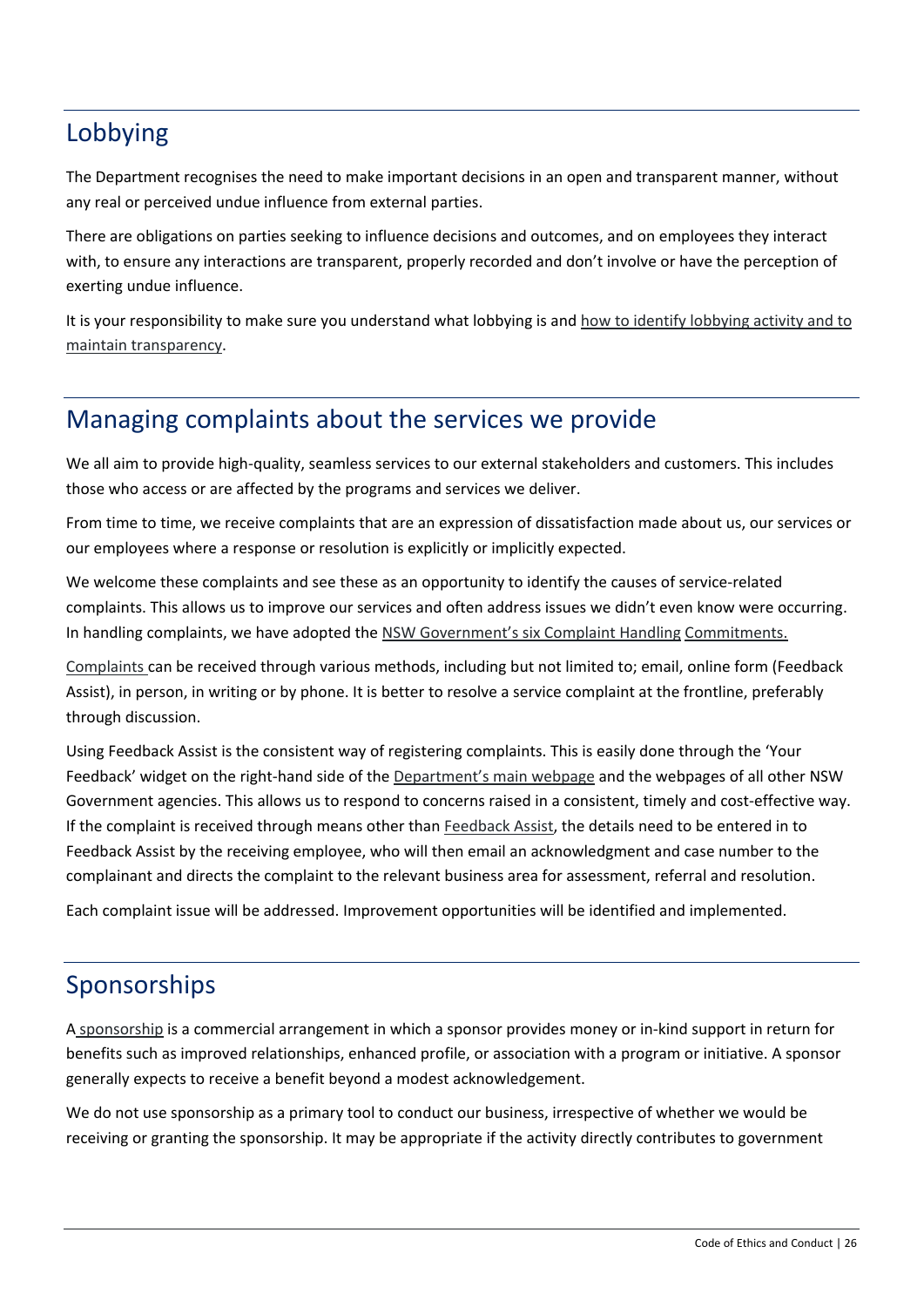priorities, if it directly aligns with the Department's documented strategic objectives and does not create an inappropriate conflict.

Sponsorship proposals are evaluated in line with [ICAC's sponsorship principles.](https://www.icac.nsw.gov.au/prevention/corruption-prevention-advice-topics/sponsorship)

# <span id="page-26-0"></span>Speaking up and reporting matters

We can only resolve problems and put improvements in place if people speak up.

You may encounter a situation which just doesn't seem right. Sometimes it relates to an action taken by someone else, and sometimes it's about an action you have been asked to do (or not do). Sometimes the reason it seems wrong is clear cut, and other times it's more of a feeling.

Our leaders will support people who speak up by listening to concerns, assessing and taking the necessary action and providing feedback on the outcomes. Speaking up early and in constructive and courteous manner is more likely to be effective and allow the concerns to be addressed in a timely manner.

#### **Practical tips for employees and people leaders**

There are a number of reasons why people don't speak up. Simple tips for overcoming those reasons are listed below.

- I raised it before and no-one did anything, so what's the point?' Make sure you listen to your team, let them know what you are going to do and then do it.
- 'That's just the way it's always been done around here.' Show your team that new ideas and process improvements are actively sought.
- 'I'm junior so why would anyone listen to me?' Good ideas can come from all levels of the Department and a good leader listens to everyone in their team.
- 'I'm new so why would anyone listen to me?' When you are new you can see with fresh eyes problems that people have grown used to.
- 'I'm scared I might be judged and that it might limit my career.' There are no unwarranted questions If you don't understand a decision, it's your people leader's responsibility to explain it.

### Reporting options and requirements

<span id="page-26-1"></span>Sometimes speaking up can be difficult. Asking for help is the first step and there are a range of avenues through which you can get advice and guidance, both within and external to your business unit and the Department (including confidentially).

It's better for you to raise something and it turn out to be a minor issue, than for one serious matter to go unaddressed because someone didn't raise it.

Options to raise your concerns are: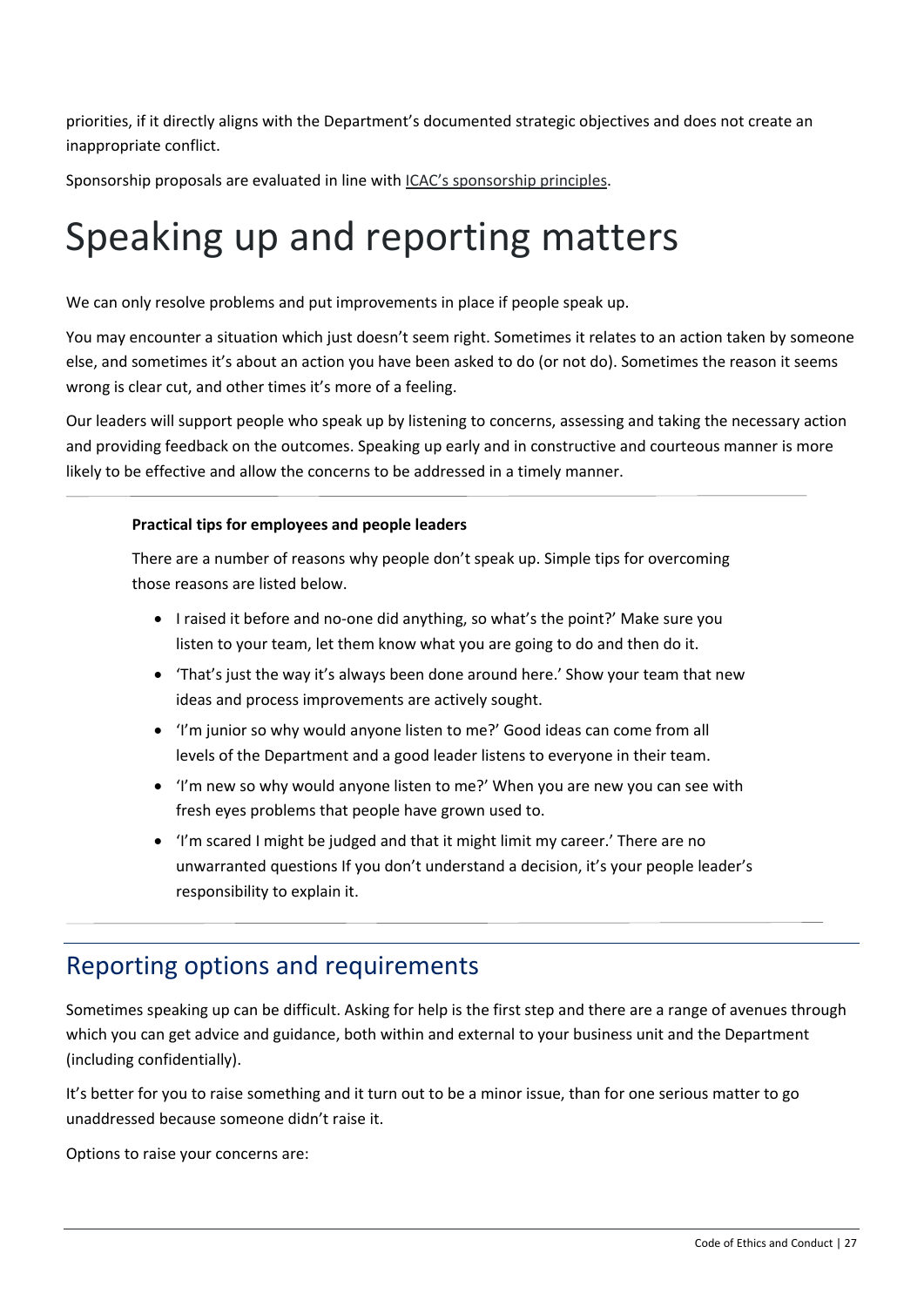- talk to your people leader or senior executive
- talk to your [people partner](https://intranet.dpie.nsw.gov.au/industry/support-and-services/people_partners/dpie-people-partners) or the [Ethics Branch](mailto:ethics@dpie.nsw.gov.au) about strategies for more effectively raising issues
- make an anonymous report via th[e online reporting form,](https://dpie.whispli.com/speak-up-form) which allows employees to lodge reports about suspected fraud, wrongdoing, corruption and other serious misconduct
- lodge a [public interest disclosure](https://intranet.dpie.nsw.gov.au/ethics-conduct/speaking-up/public-interest-disclosure-policy/Public-Interest-Disclosures-Policy.pdf) to get protection under the Public Interest Disclosure Act 1994
- contact the [NSW Ombudsman,](https://www.ombo.nsw.gov.au/) [ICAC,](https://www.icac.nsw.gov.au/) [Audit Office of NSW](https://www.audit.nsw.gov.au/) or the [Information and Privacy Commission](https://www.ipc.nsw.gov.au/)

If you wish to speak with an external service, you can contact [Ethi-call,](https://intranet.dpie.nsw.gov.au/ethics-conduct/speaking-up/ethi-call) a free, confidential ethics helpline provided by The Ethics Centre.

We are all expected to:

- report WHS incidents within 24 hours
- report any suspected corrupt conduct, maladministration, or fraud through one of the options listed above.

People leaders are responsible for:

- supporting their team members in raising concerns and providing constructive guidance
- acting if they see behaviours in their team that do not support people speaking up
- ensuring that they and their team are [aware of their responsibilities](https://intranet.dpie.nsw.gov.au/ethics-conduct/speaking-up/public-interest-disclosure-policy) under the Public Interest Disclosures Act 1994
- reporting all breaches or potential breaches of the law to the [Chief Legal Counsel](mailto:legal.admin@planning.nsw.gov.au)
- reporting all breaches of policy to the relevant subject matter expert or thei[r people partner](https://intranet.dpie.nsw.gov.au/industry/support-and-services/people_partners/dpie-people-partners)
- reporting unresolved or repeat misconduct, including bullying, harassment or discrimination, to [People, Performance and Culture](https://intranet.dpie.nsw.gov.au/your-services/human-resources/workplace-people-issues)
- recording new or changing risks and unresolved issues.

## <span id="page-27-0"></span>Fraud, corruption and maladministration

The Department has no tolerance for fraud, corrupt behaviour or maladministration. You must report all reasonably suspected instances o[f wrongdoing.](https://intranet.dpie.nsw.gov.au/ethics-conduct/speaking-up/public-interest-disclosure-policy)

Wrongdoing includes:

- corrupt behaviour
- maladministration
- serious and substantial waste of money
- breach of the GIPA Act
- local government pecuniary interest contravention (by council officials only).

Different parts of the Department may have specific fraud and corruption controls, depending on the nature of the functions and the level of risk. Make sure you're aware of and comply with any fraud and corruption controls that apply to your work area.